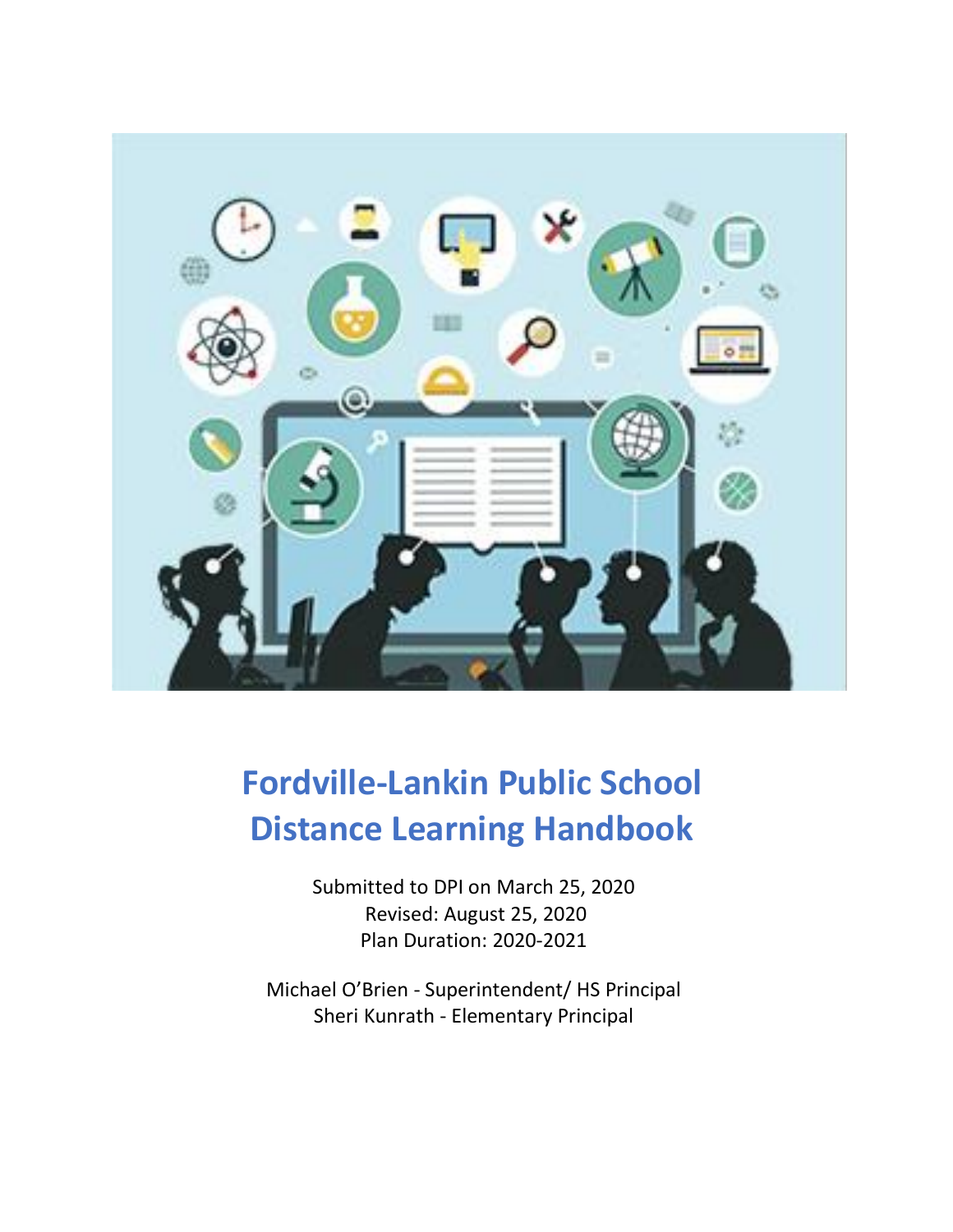# Table of Contents

| Pandemic - Epidemic Job Roles 4                                                  |
|----------------------------------------------------------------------------------|
| <b>Communication Plan</b><br>6                                                   |
|                                                                                  |
|                                                                                  |
|                                                                                  |
| Level of Continuation<br>$\overline{7}$                                          |
|                                                                                  |
| Fordville-Public Schools Guidance on Distance Learning 7                         |
|                                                                                  |
|                                                                                  |
|                                                                                  |
|                                                                                  |
|                                                                                  |
| Teacher Expectations for Distance Learning as they apply to each grade level: 10 |
|                                                                                  |
| Providing High-Quality, Effective, Standards-based education 11                  |
|                                                                                  |
| <b>Health and Safety Considerations 12</b>                                       |
|                                                                                  |
|                                                                                  |
|                                                                                  |
|                                                                                  |
|                                                                                  |
|                                                                                  |
|                                                                                  |
|                                                                                  |
| <b>Attendance Procedures</b><br>15                                               |
|                                                                                  |
|                                                                                  |
| Ensuring Equitable Services for Students and Families during Closure<br>16       |
|                                                                                  |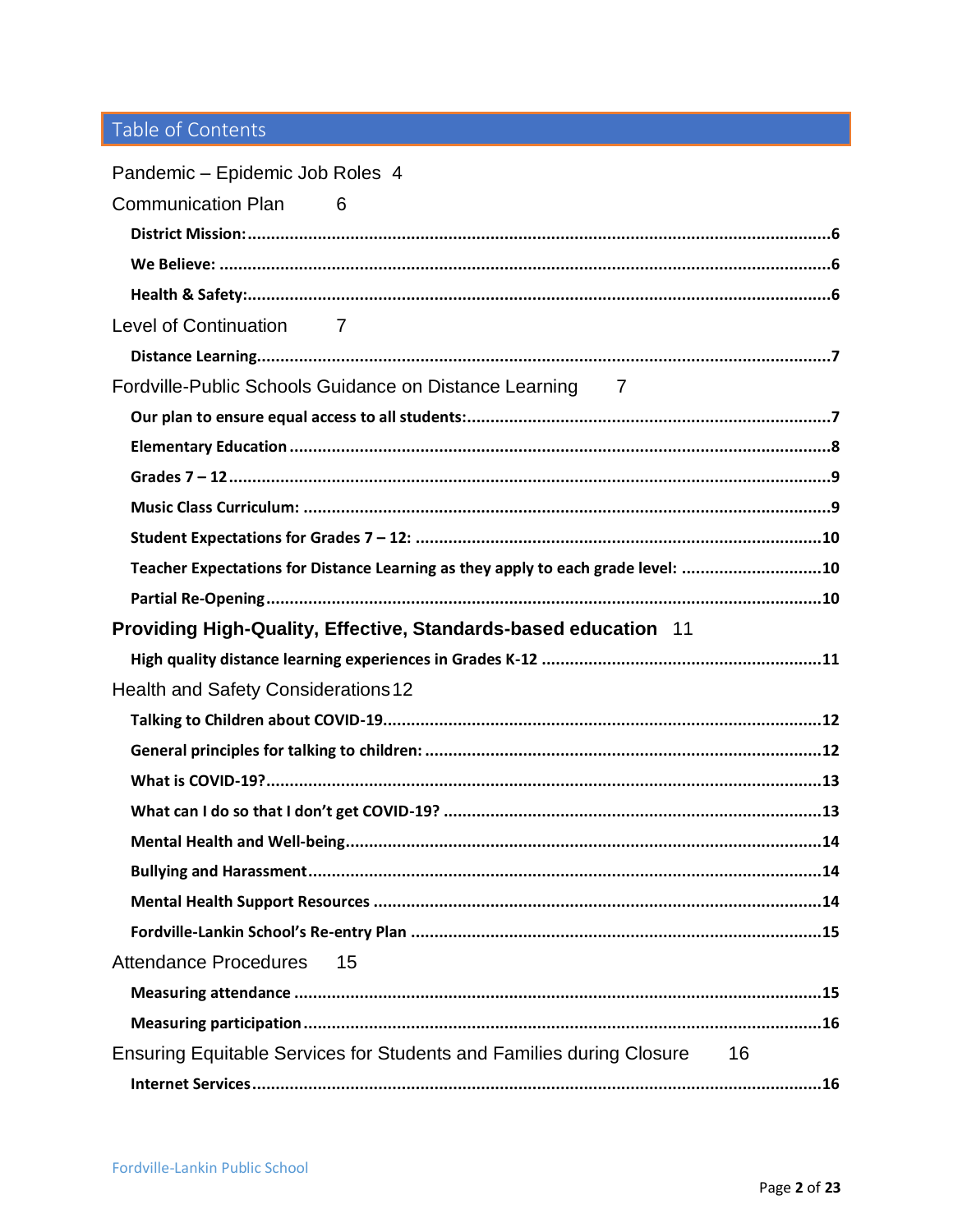| Services Assurances to Students with Needs 17             |
|-----------------------------------------------------------|
|                                                           |
|                                                           |
|                                                           |
|                                                           |
|                                                           |
|                                                           |
| Staff Development 19                                      |
|                                                           |
|                                                           |
|                                                           |
| Additional Services provided through Distance Learning 20 |
|                                                           |
|                                                           |
| Academic progress monitoring 21                           |
|                                                           |
|                                                           |
|                                                           |
|                                                           |
| Human Resources Processes, Protocols, and Policies 22     |
| <b>Athletics</b><br>23                                    |
|                                                           |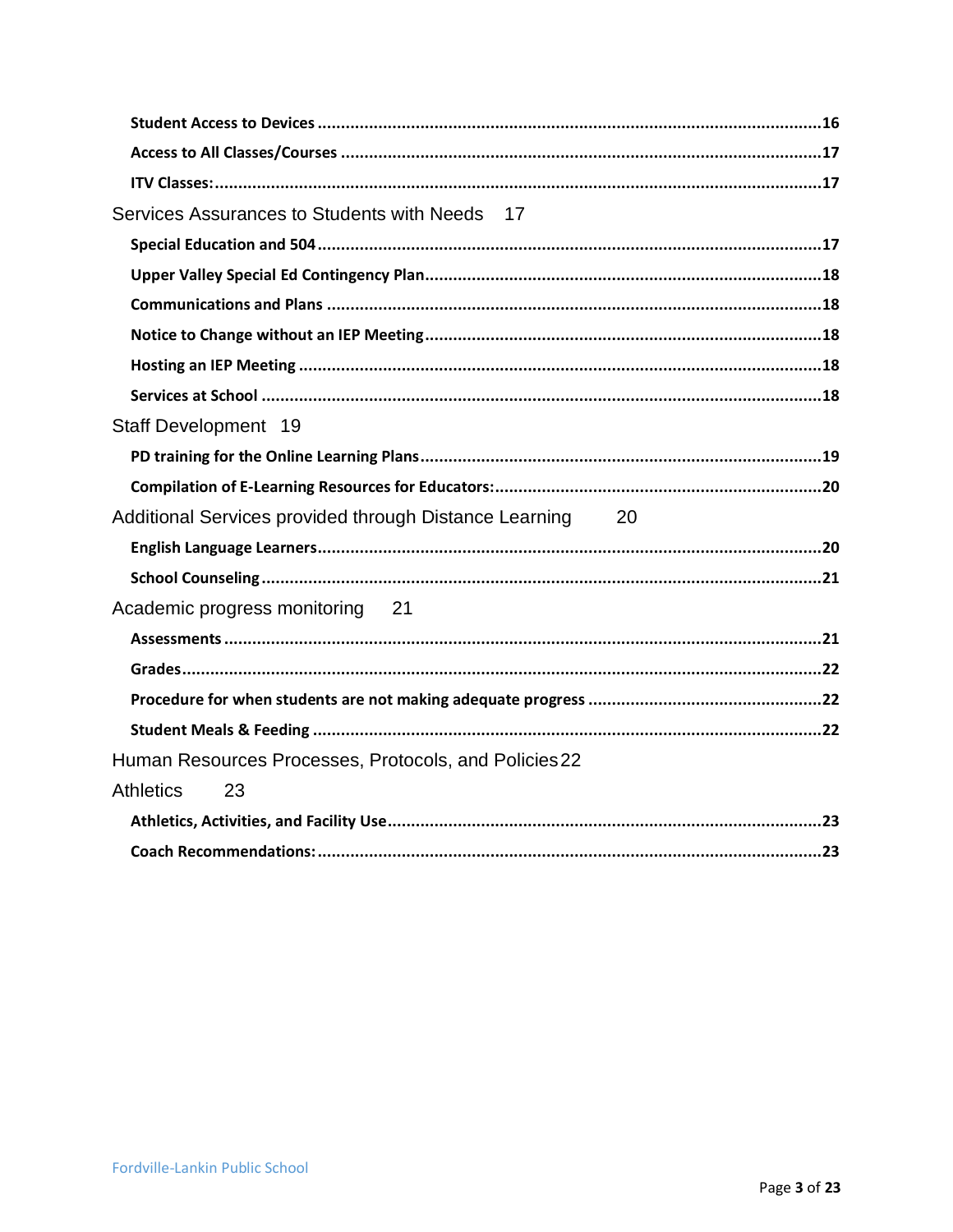# <span id="page-3-0"></span>Pandemic – Epidemic Job Roles

#### **All:**

- Take precautions as directed
- Encourage hand washing
- Adults that exhibit symptoms should remain home
- Students that are symptomatic should be kept away from well students and parents contacted.

#### **Administrators:**

Normal School Operations

- Monitor attendance of students to determine the impact
- Promote attendance policies that reinforce students who are sick to stay home.
- Be prepared to address large numbers of staff absences.
- Prepare distance learning plan in the event of a prolonged closure.
- Prepare shared communications folder for district administrators to share information.
- Attend district administration meetings to ensure consistency of messaging.
- Prepare statements for stakeholders as needed.
- Prepare press releases and manage media contacts.
- Test communications systems to ensure they will be available when needed.
- Create Remind communication tool.

#### Extended Closure

- Continue to prepare statements for stakeholders.
- Continue to attend district administrative meetings to ensure consistency of messaging
- Identify essential personnel.
- Set alternate office hours.
- Execute distance learning programs.

# **Secretary:**

- Be aware of absence policy changes to inform parents and families.
- Assist keeping symptomatic students away from well students and contacting parents.
- Follow recommendations from administration on how to address student illness.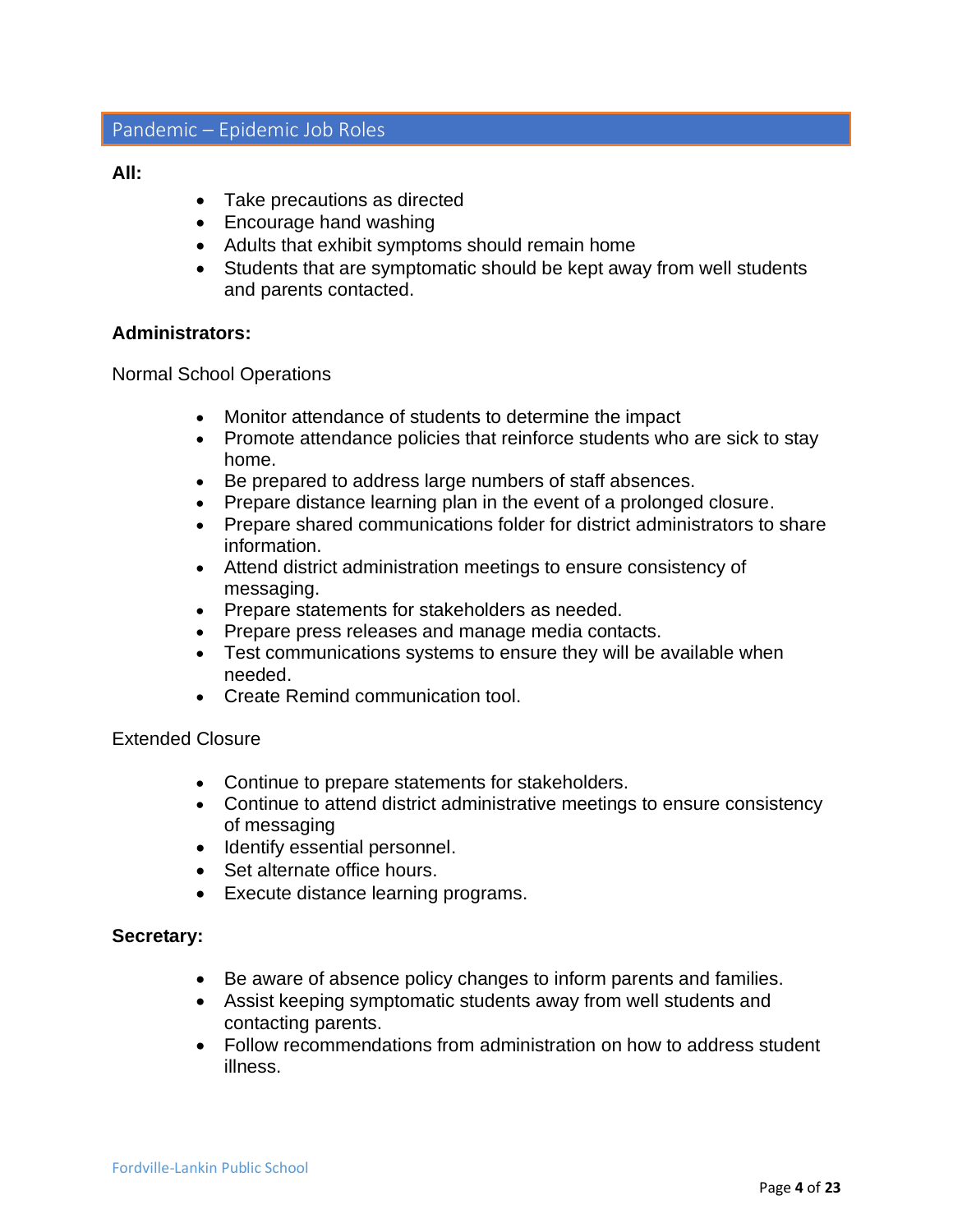# **Custodian:**

Normal Operations

- Ensure adequate supplies to support cleaning and disinfection practices.
- Follow enhanced cleaning procedures as prescribed by your supervisor.
- Routinely clean and disinfect surfaces and objects that are frequently touched (e.g., doorknobs, light switches, classroom sink handles, countertops).

Extended Closure

• Follow recommendations from supervisor for alternative work hours & expectations.

#### **Teachers & Specialists:**

#### Normal Operations

- Students that are symptomatic should be kept away from well students and parents contacted.
- Be prepared to provide instructional opportunities in the event of a closure. Prepare to be able to continue teaching from home/office.
- Begin reaching out to parents preparing them in the event of a closure
- Reassure your students and provide emotional supports as needed.
- Direct additional supports as necessary including counseling services.

Extended Closure

- Execute distance learning plan
- Set daily office hours and inform your students (families)

#### **Tech Department:**

Normal Operations

- Ensure operations of educational tools used for online learning.
- Prepare to support teachers in providing instruction remotely.
- Provided additional training and support as needed.
- Prepare for implementation of helpdesk operations during closure.

Extended Closure

- Implement online classes.
- Continue to support educators and needed.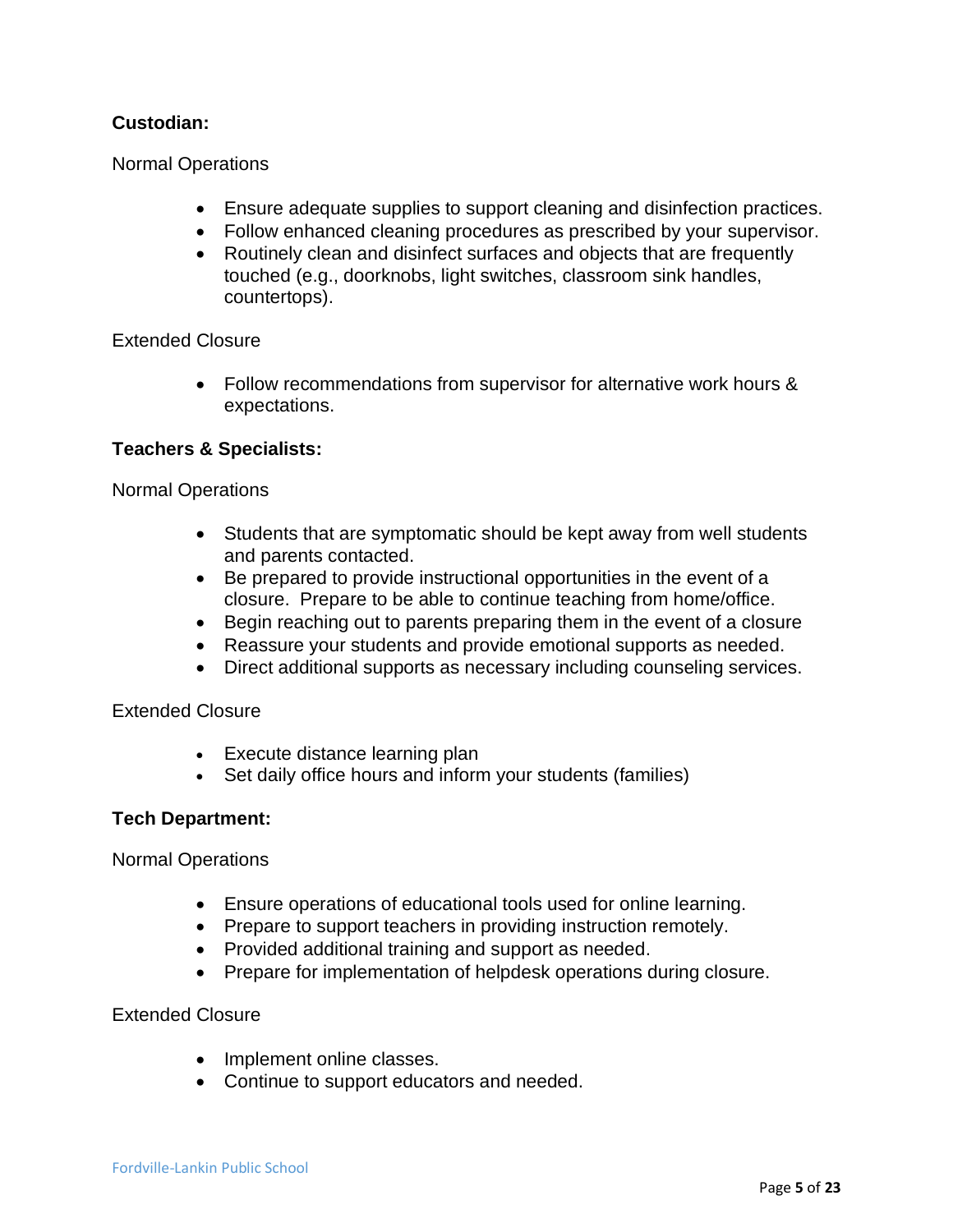#### **Food Service:**

• Prepare for food distribution as needed if a closure occurs.

#### <span id="page-5-0"></span>Communication Plan

In the event of a pandemic/epidemic that remarkably impacts how we will deliver educational services, Fordville-Lankin Public School intends to address the following practices and processes to achieve our suitable outcomes.

#### <span id="page-5-1"></span>**District Mission:**

Fordville-Lankin Public School's Mission is to empower all learners to succeed in our ever-changing world. We strive to ensure that every student at our school receives and equitable education and has equal access to learning and instruction during the COVID-19 pandemic. We will provide an emphasis on social, emotional, and educational needs of our students by offering the appropriate educational services.

#### <span id="page-5-2"></span>**We Believe:**

- All students are entitled equal access to a free and appropriate public education.
- Schools should promote scholarship, service, leadership, and character.
- Schools should provide students with a quality core curriculum, along with opportunities to pursue interests in the arts, career and technical education, and physical education.
- Schools should equip students with communication, collaboration, critical thinking, and creativity skills.
- Schools should provide a system of support services that will allow all students to succeed.
- Schools should provide students with a safe, caring, and respectful learning environment.
- Schools should inspire students to succeed.
- Parents and the whole community are partners helping schools to achieve the mission and vision of the District.

# <span id="page-5-3"></span>**Health & Safety:**

Health and safety of our students, staff, and community are paramount during a widespread health emergency. All actions Fordville-Lankin Public School takes will be balanced with guidance from local health officials, the North Dakota Department of Health, and community leaders.

# **Overview:**

Fordville-Lankin Public Schools continually prepare instructional plans that will allow meaningful and relevant learning to take place while schools are closed. Schools are expected to develop lessons utilizing a distance learning model for grades prekindergarten through 12. The North Dakota Department of Instruction and the State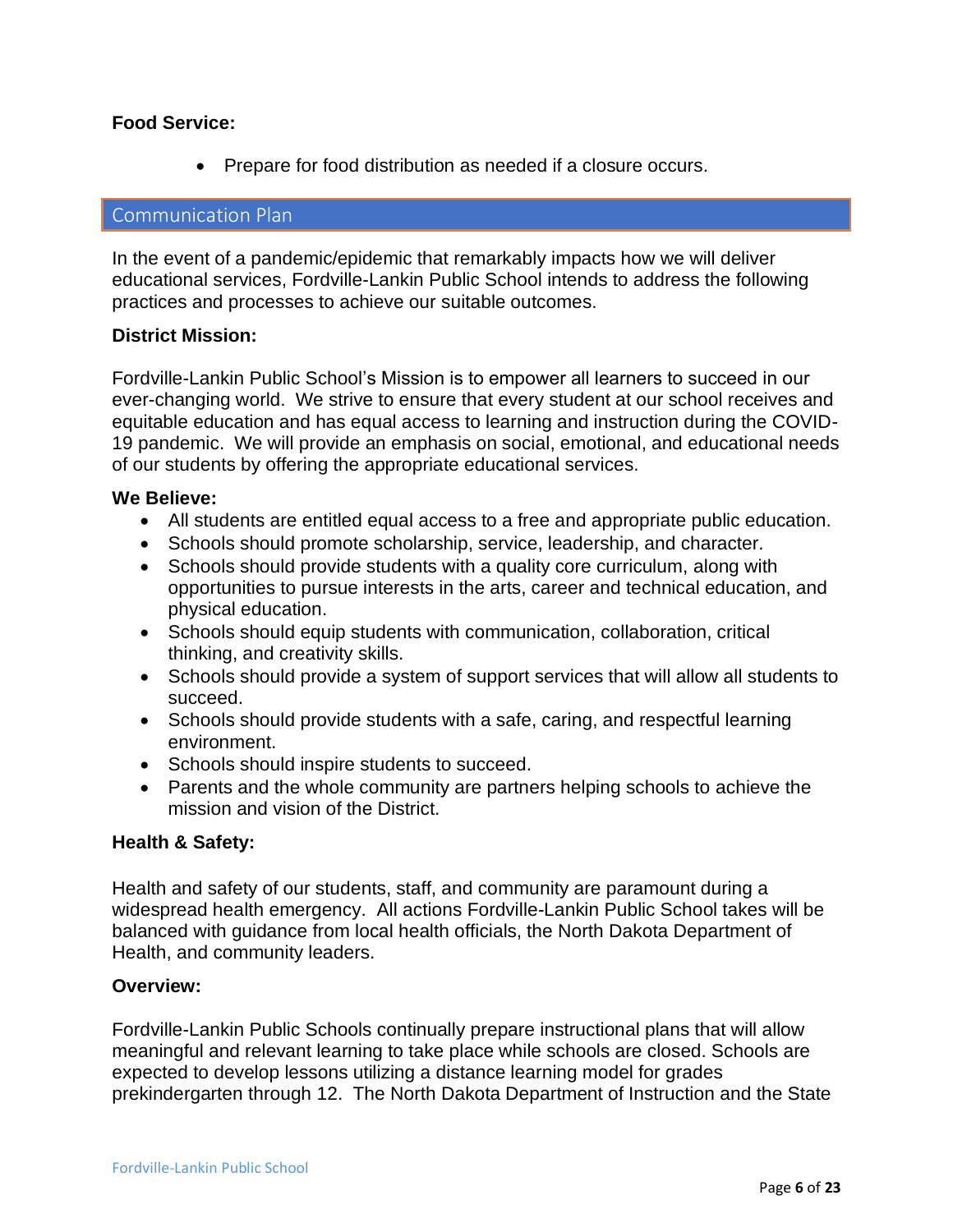of North Dakota are committed to continuing to provide stable funding and reliable support and technical assistance to schools. Our school will provide synchronous and asynchronous online learning whenever possible to ensure the success of our students.

When all staff are expected to report to work, it is important to follow all COVID-19 guidelines. Staff members with a preexisting condition or compromised immune system should consult with their physician.

# <span id="page-6-0"></span>Level of Continuation

#### <span id="page-6-1"></span>**Distance Learning**

Fordville-Lankin Schools will be continuing on with instructional classes full-time during the COVID-19 Pandemic. Students engaging in distance learning will have access to appropriate educational materials and receive consistent interaction with their licensed teacher(s). Fordville-Lankin will dictate the distance learning expectations and they will be communicated to students and parents. This may include messaging from the school administration, or directly from the student's teacher. School administration can be reached during regular school hours by calling the school or their personal cell phones.

School counselors will be working out a schedule for each class in order to meet their social and emotional learning goals. Your counselor will notify you of that schedule.

# <span id="page-6-2"></span>Fordville-Public Schools Guidance on Distance Learning

Fordville-Lankin expects that students who participate in distance learning have full access to appropriate educational materials. Fordville-Lankin will maintain educational continuity for schools and programs. Our school has developed delivery models that ensure our communication with parents and students.

#### <span id="page-6-3"></span>**Our plan to ensure equal access to all students:**

- Ensuring all students in the school or district will have equal access to the learning and required materials, including technology.
- If using an online learning system, ensure it can effectively support the district's unique learning and teaching needs, including the ability to provide differentiated instruction as well as one-on-one support for students who need it. Regardless of where the learning is happening, supports identified on a student's Individualized Education Program (IEP) (more detail below) or 504 plans must be provided. Individual Learning Plans for English Language Learners must also be followed.
- Providing training to staff, students, and parents/guardians on implementation of our distance learning model and the school's expectations.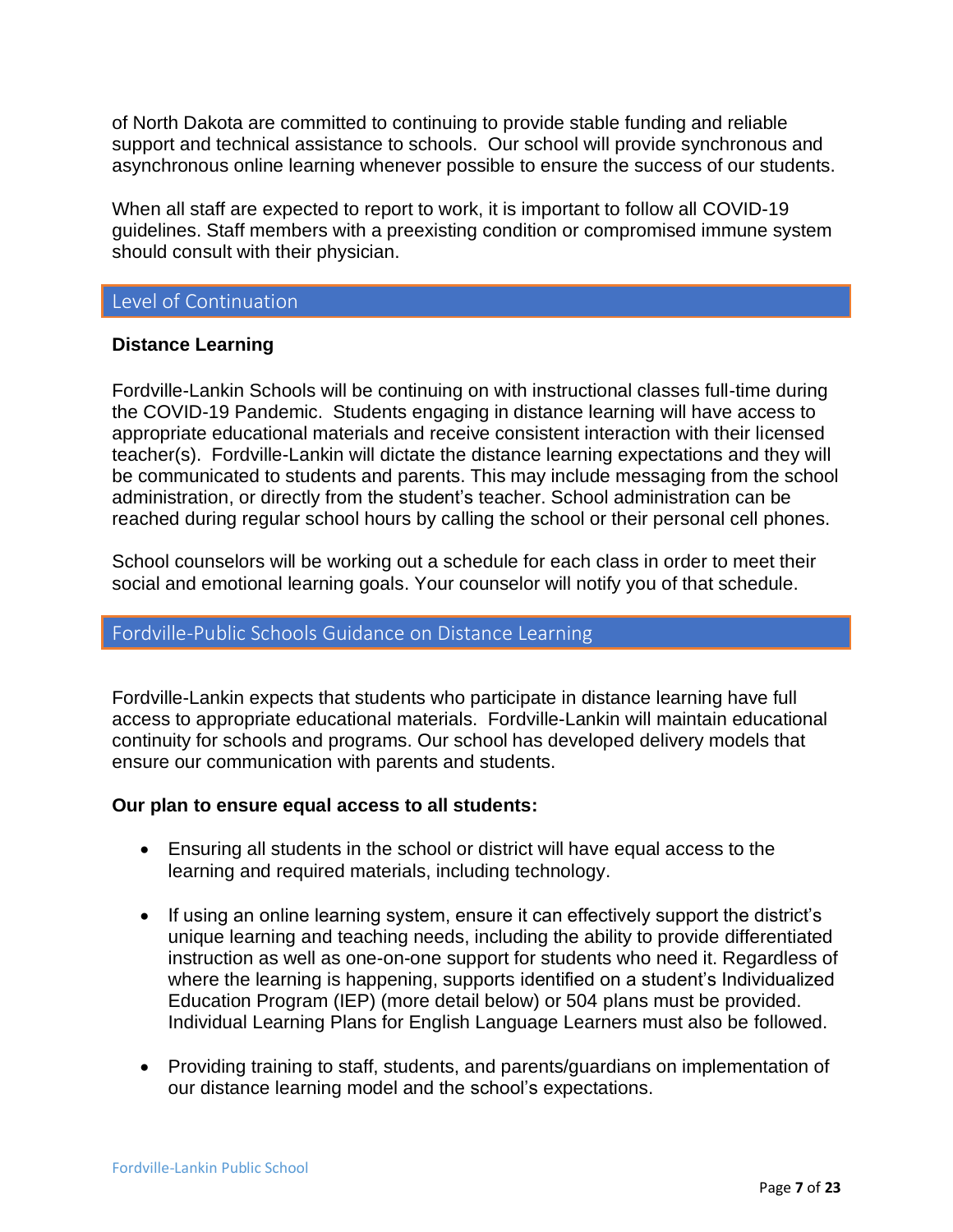- Programming options for school counselors, special ed teachers, paraprofessionals, other school specialists.
- Administration will monitor distance learning activities and will be available to visit with parents in regard to any concerns.
- Ensuring the distance learning model in use is secure and will not allow for the release of protected student or staff information.
- Fordville-Lankin will provide materials for students to continue their learning. Our school plan will determine the most appropriate way to communicate, provide instruction, and make technology available where applicable for each student which could include some/all of the following:
	- Paper packets will be made available if online face-to-face learning isn't possible.
	- Telephone support
	- Instruction via the school's learning management system Google Suite, Microsoft Teams, and Remind.

Due to the varied nature of expectations for students at various grade levels, teachers will notify students and parents of the distance learning expectations, including access to materials, deadlines, and how additional support can be received.

#### <span id="page-7-0"></span>**Elementary Education**

Distance learning will start March 18, 2020 and look as follows:

A recommended Monday thru Friday schedule is as follows, to help students stay in a school-like routine:

9:00 - 10:00 Get ready for the day/Chores/morning walk/play 10:00 - 11:00 Academic time 11:00 - 12:00 Creative time/Art/music 12:00 - 12:30 Lunch 12:30 - 1:00 Chores 1:00 - 1:30 Fresh air/PE time 1:30 - 2:00 Read to self/with an adult/Storytime 2:00 – 3:00 Academic Time

Specific ideas for activities in the following areas will be provided for the elementary students:

| Reading | Movement     |
|---------|--------------|
| Writing | Music        |
| Math    | <b>STEAM</b> |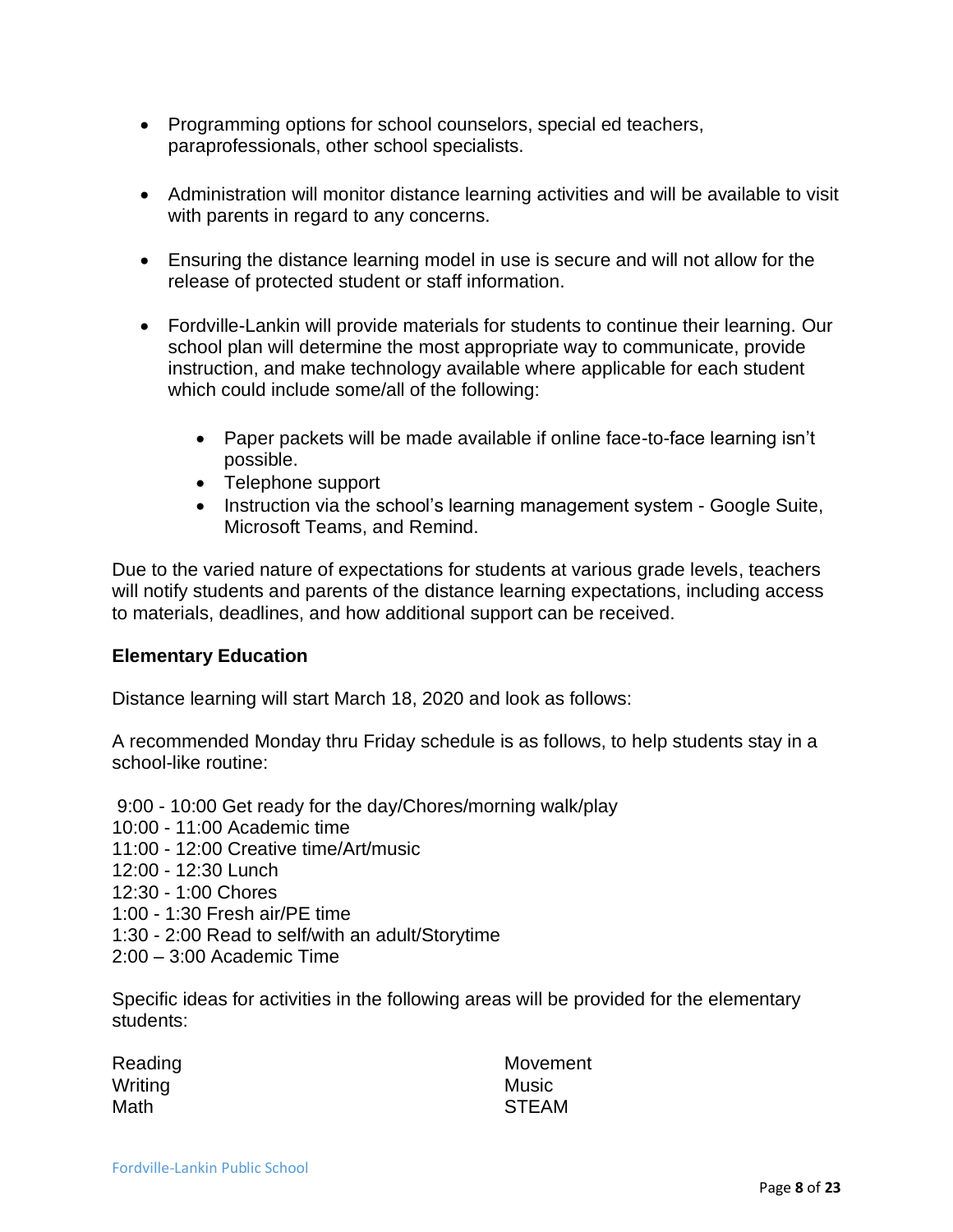# Social Emotional Learning

Information will be provided by each teacher and will include links to numerous online sites. Class Dojo will be utilized to provide assignments and virtual contact with students. Each teacher will be in touch with families regarding assignments and other on-going communication. Each teacher will contact their students with a phone call, Facetime, or by means of another virtual program daily. Teachers will be available for phone calls during regular school hours.

Elementary teachers will be utilizing unit-specific packets that are based on the planned curriculum and integrate them with lessons that students are currently learning in class. In comparison to online instructional tools, hard copy packets have the benefit of not requiring technology for use. However, they will also use Zoom or Google Meet to reach the students daily.

# <span id="page-8-0"></span>**Grades 7 – 12**

Teachers will utilize online-delivery of instruction starting March 18, 2020 and looks as follows:

Monday thru Friday

 8:35 Period 1 9:39 Period 2 10:33 Period 3 11:27 Period 4 12:47 Period 5 1:41 Period 6 2:35 Period 7

Teachers in grades 7 – 12 will utilize Google Classroom, Google Meet, or Zoom to communicate with their students and provide assignments. Several of the teachers will also include textbook assignments along with paper worksheets for the students to complete.

# <span id="page-8-1"></span>**Music Class Curriculum:**

Pre-k through 6<sup>th</sup> grade will be provided with 60 minutes per week. Their curriculum will consist of studies, reading, activities, and online lessons. They will be provided with all the necessary materials.

7<sup>th</sup> through 12<sup>th</sup> grade music will be 60 minutes per week if a music teacher is present. Their curriculum will be comprised of music reading, music history, watching online documentaries, completing worksheet handouts, etc. They will be provided all the necessary supplies to complete their curriculum.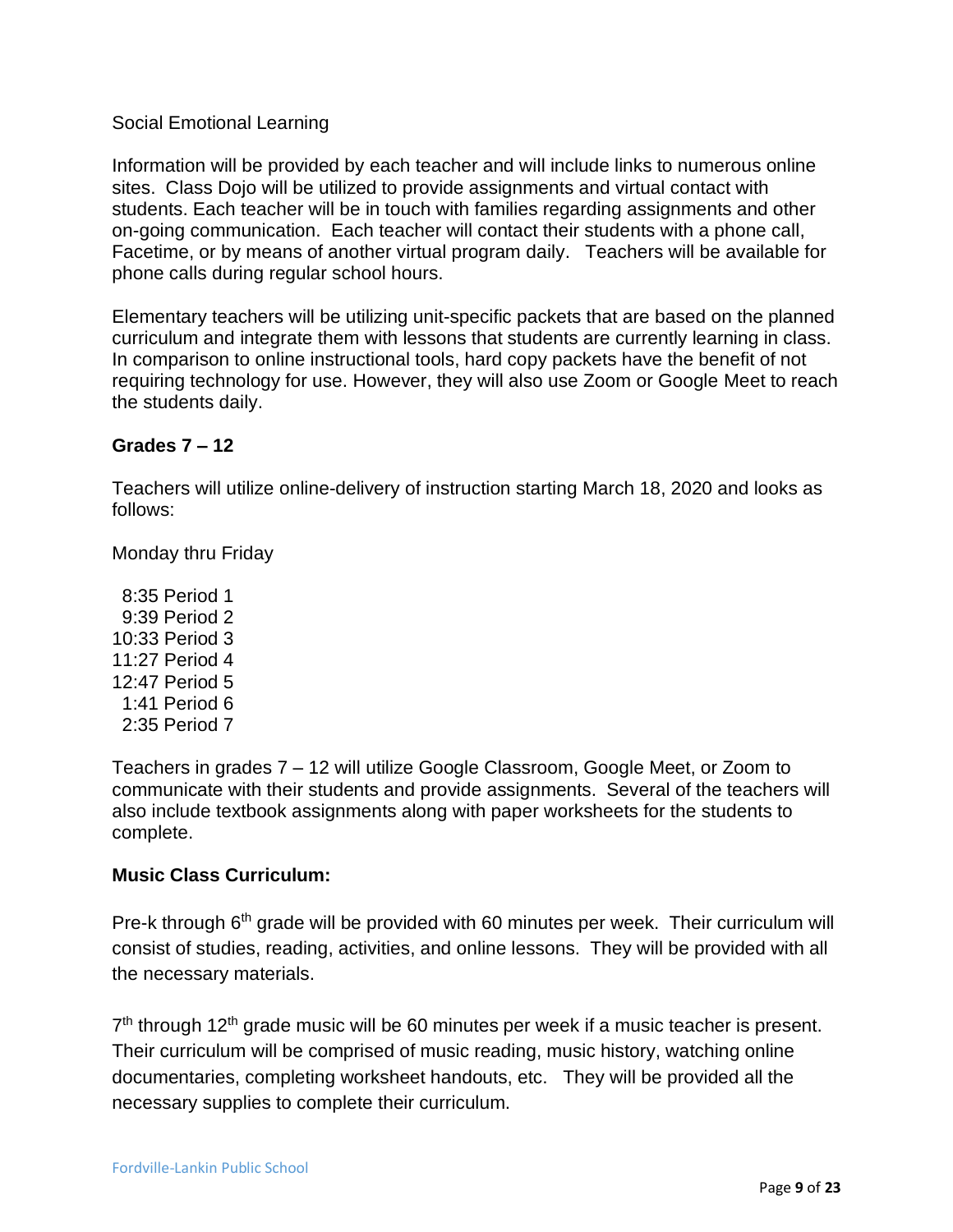# <span id="page-9-0"></span>**Student Expectations for Grades 7 – 12:**

- Follow the guidelines established by their teachers for distance learning.
- Log into their teachers' learning platform or send communication to their teacher to be identifies as present for each learning day.
- Engage in and complete assignments online and paper as posted by teacher.
- Submit completed work by expected due date.
- Contact the teacher with any learning issues or needs.
- Email or call the school counselor to help with college/university applications, FAFSA questions, etc.
- Email or call the school counselor if emotional support is needed.
- Spend at least 30 minutes per class completing the required assignments.

# <span id="page-9-1"></span>**Teacher Expectations for Distance Learning as they apply to each grade level:**

- Participate in online professional development and training.
- Contact students outlining the Distance Learning Plan expectations for them.
- Meet the expectations of the current content area they are teaching by ensuring they are reaching all students. Differentiate curriculum as needed.
- Update daily course work in Google Classroom by 8:35 a.m. each learning day.
- Ensure learning packets are ready if needed.
- Assign due dates for each activity or lesson.
- Provide contact information to your students.
- Set up a time each day that you will be available for questions/support/teaching between 8:35 a.m. and 3:30 p.m.
- Provide regular feedback to students (rubrics, feedback, constructive improvement recommendations, etc.)
- Hold daily interactive face-to-face lessons each day.
- Remind students that school counselors are available through email for all students and families to help with college/university applications, FAFSA questions, etc. Counselors are also available for families in need of emotional support.
- Maintain attendance and note incomplete assignments.
- Keep a record of assignments and enter them in PowerSchool. [GoogleDoc](https://docs.google.com/spreadsheets/d/1ei-Dae1WAOSAWWrwUTGdgJtDCdZlhmZqsL6iX4OibYg/edit?usp=sharing)

Information for teachers to access for an extended closure: [Extended Closure info](https://docs.google.com/document/d/1of7l9QyTkt6-sWFJauQaQufprb1yryn6z3sCZjoqhjM/edit?usp=sharing)

# <span id="page-9-2"></span>**Partial Re-Opening**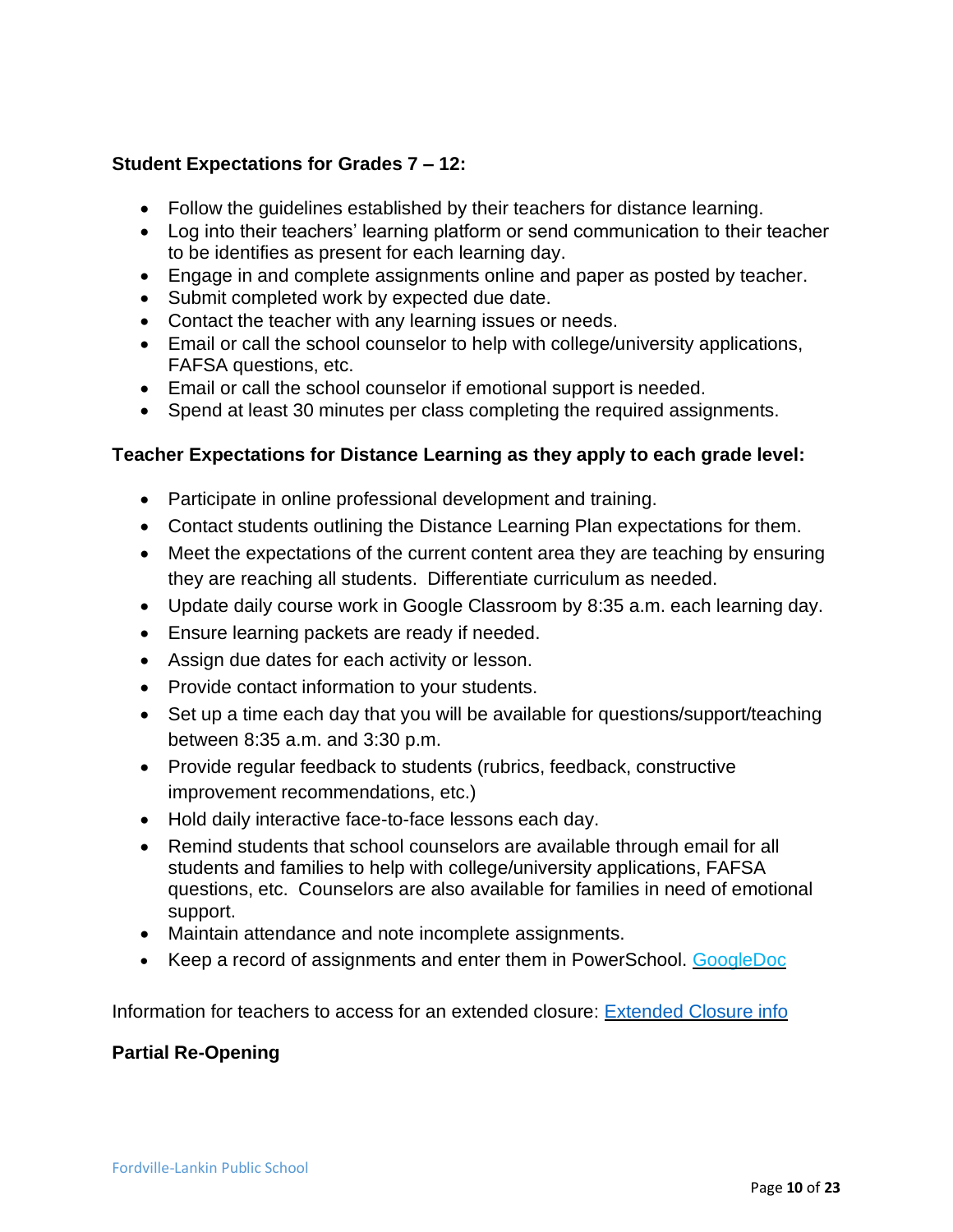In the event a determination is made that schools are to re-open; we will follow the guidelines set forth by the CDC and the NDDoH. A partial re-opening may include a split schedule, with ample time to provide intensive cleaning and sterilization between sessions. The District is committed to keeping all learning environments safe.

Partial re-opening will take place only upon strict recommendations from state and federal officials. Any plans for partial re-opening will be provided to staff and families no less than 48 hours in advance.

# <span id="page-10-0"></span>Providing High-Quality, Effective, Standards-based education

# <span id="page-10-1"></span>**High quality distance learning experiences in Grades K-12**

- The focus of instruction will be on content that relates to ND content standards with an emphasis on relevance, engagement, and connections to 21<sup>st</sup> Century Skills. While textbooks and online books will be used, instructional videos, simulations, games, short videos, and opportunities for collaboration will also be used. Paper based curriculum will also be used in order to limit screen time in the elementary.
- The learning experiences in each content area will be a continuation of the regular school experience in which students will be able to access grade-level and subjectmatter content. In some cases, students will be able to continue to work on projects and content areas that were taking place before the transition to online learning. In other cases, teachers have made logical and reasonable modifications to allow students to continue to build proficiency and understanding in the content area. Instructional support through synchronous meetings, recorded explanations, and guided learning experiences will allow students to continue learning in a way that can be monitored and assessed.
- Instructional materials used will vary with each content area. Students will also have access to online books and other materials. In many instances, the online resources are ones that the students have already used in the classroom. When new materials are used, the teachers will provide clear instruction and support. Teachers will also seek to include opportunities for students to learn content offscreen by getting outside, doing simple investigations, interviewing family members, and other activities that will provide a variety of learning experiences.
- The technology platforms we will use primarily Google Classroom, PowerSchool, Remind, Microsoft, Zoom, and Class Dojo all allow access to educators. Teachers are able to not only design, monitor, and assess learning, they can also participate with the students and provide consistent support. To make sure that students can participate in as many synchronous online activities as possible, the teachers have developed a spreadsheet so there are minimal overlap times.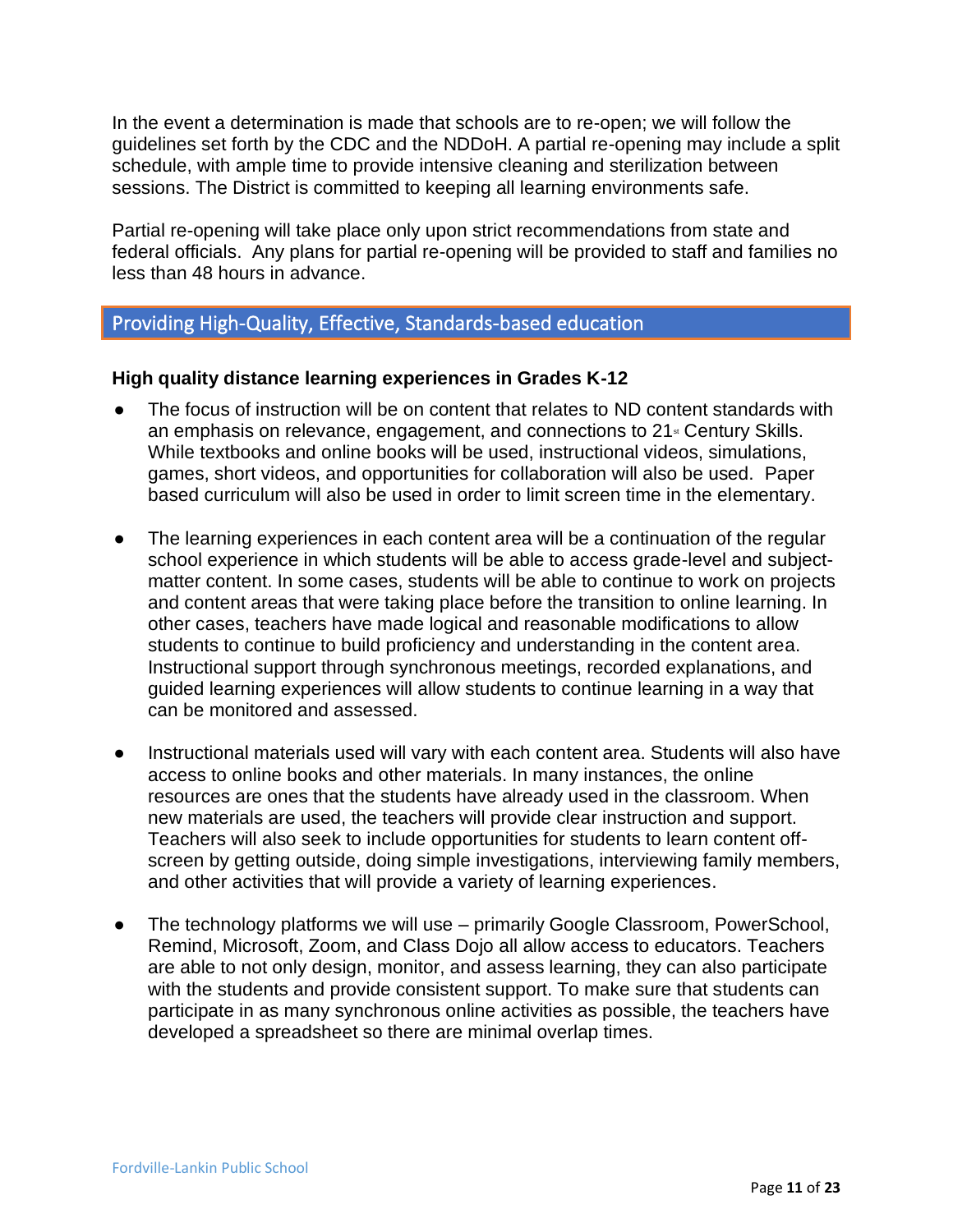● Each teacher has developed a plan to assess student learning and assign at least two grades each week, which will be posted in PowerSchool. Grades will be used to show evidence of learning that is linked to content standards.

# <span id="page-11-0"></span>Health and Safety Considerations

#### <span id="page-11-1"></span>**Talking to Children about COVID-19**

Concern over this new virus can make children and families anxious. It is very important to remember that children look to adults for guidance on how to react to stressful events. If adults seem overly worried, children's anxiety may rise. Adults should reassure children that health and school officials are working hard to ensure that people throughout the country stay healthy. Children also need factual, age appropriate information about the potential seriousness of disease risk, so the focus of conversation should be concrete instructions about how to avoid infections and the spread of disease. Teaching children positive measures, talking with them about their fears, and giving them a sense of some control over their risk of infections can help reduce anxiety.

As public conversations around coronavirus disease 2019 (COVID-19) increase, children may worry about themselves, their family, and friends getting ill with COVID-19. Parents, family members, school staff, and other trusted adults can play an important role in helping children make sense of what they hear in a way that is honest, accurate, and minimizes anxiety or fear. CDC has created guidance to help adults have conversations with children about COVID-19 and ways they can avoid getting and spreading the disease.

# <span id="page-11-2"></span>**General principles for talking to children:**

- Remain calm and reassuring. Remember that children will react to both what you say and how you say it. They will pick up cues from the conversations you have with them and with others.
- Make yourself available to listen and to talk. Make time to talk. Be sure children know they can come to you when they have questions.
- Avoid language that might blame others and lead to stigma. Remember that viruses can make anyone sick, regardless of a person's race or ethnicity. Avoid making assumptions about who might have COVID-19.
- Pay attention to what children see or hear on television, radio, or online. Consider reducing the amount of screen time focused on COVID-19. Too much information on one topic can lead to anxiety.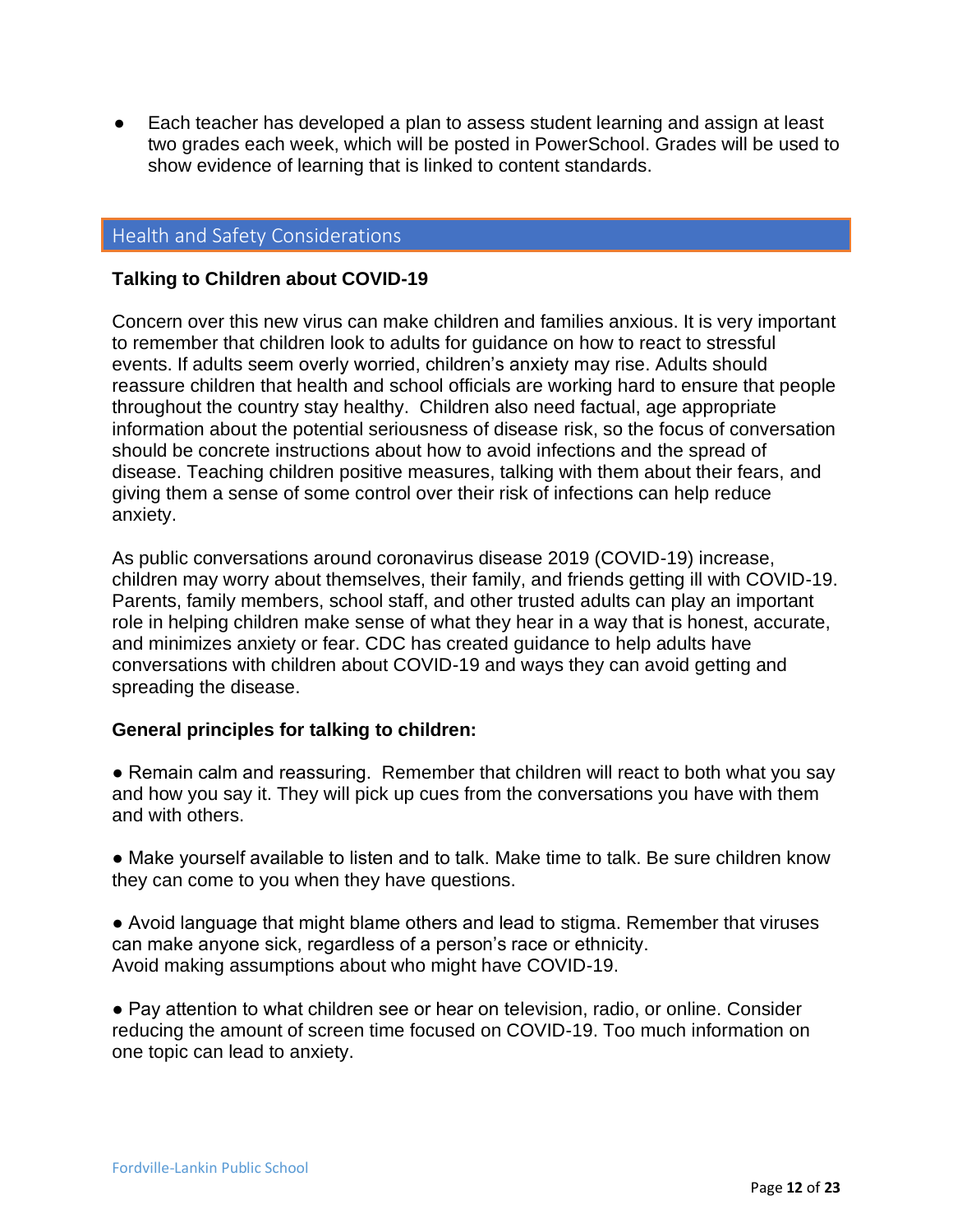● Provide information that is honest and accurate. Give children information that is truthful and appropriate for the age and developmental level of the child. Talk to children about how some stories on COVID-19 on the Internet and social media may be based on rumors and inaccurate information.

● Teach children everyday actions to reduce the spread of germs. Remind children to stay away from people who are coughing or sneezing or sick. Remind them to cough or sneeze into a tissue or their elbow, then throw the tissue into the trash. Discuss any new actions that may be taken at school to help protect children and school staff. (e.g., increased handwashing, cancellation of events or activities).

● Get children into a handwashing habit. Teach them to wash their hands with soap and water for at least 20 seconds, especially after blowing their nose, coughing, or sneezing; going to the bathroom; and before eating or preparing food. If soap and water are not available, teach them to use hand sanitizer. Hand sanitizer should contain at least 60% alcohol. Supervise young children when they use hand sanitizer to prevent swallowing alcohol, especially in schools and childcare facilities.

● Facts about COVID-19 for discussions with children: Try to keep information simple and remind them that health and school officials are working hard to keep everyone safe and healthy.

# <span id="page-12-0"></span>**What is COVID-19?**

● COVID-19 is the short name for "coronavirus disease 2019." It is a new virus. Doctors and scientists are still learning about it.

- Recently, this virus has made a lot of people sick. Scientists and doctors think that most people will be alright, but some people might get pretty sick.
- Doctors and health experts are working hard to help people stay healthy.

# <span id="page-12-1"></span>**What can I do so that I don't get COVID-19?**

● You can practice healthy habits at home, school, and play to help protect against the spread of COVID-19.

• Cough or sneeze into a tissue or your elbow. If you sneeze or cough into a tissue, throw it in the trash right away.

● Keep your hands out of your mouth, nose, and eyes. This will help keep germs out of your body.

● Wash your hands with soap and water for at least 20 seconds. Follow these five steps—wet, lather (make bubbles), scrub (rub together), rinse and dry. You can sing the "Happy Birthday" song twice.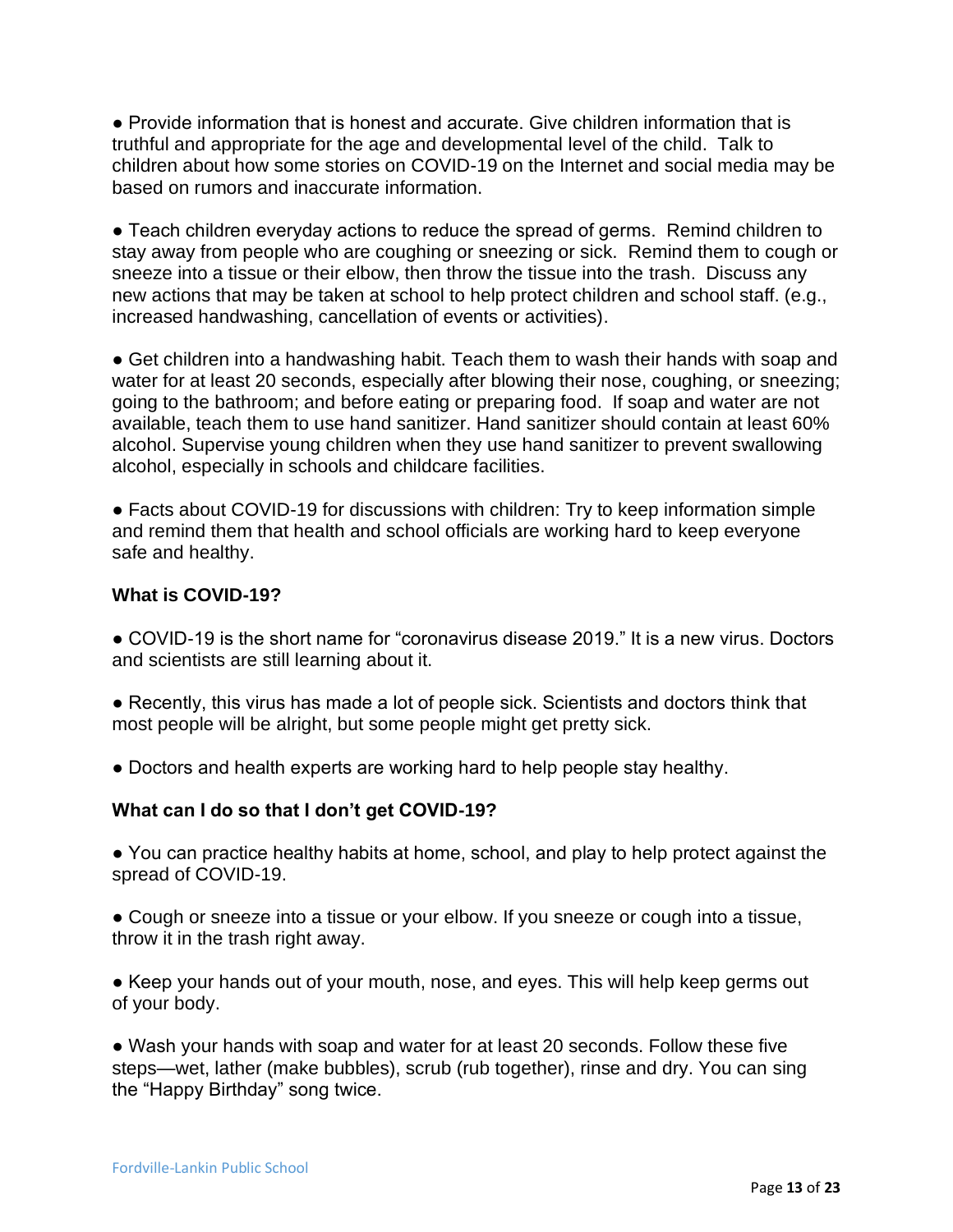● Keep things clean. Older children can help adults at home and school clean the things we touch the most, like desks, doorknobs, light switches, and remote controls. (Note for adults: you can find more information about cleaning and disinfecting on CDC's website.)

● If you feel sick, stay home. Just like you don't want to get other people's germs in your body, other people don't want to get your germs either.

# **What happens if you get sick with COVID-19?**

● COVID-19 can look different in different people. For many people, being sick with COVID-19 would be a little bit like having the flu. People can get a fever, cough, or have a hard time taking deep breaths. Most people who have gotten COVID-19 have not gotten very sick. Only a small group of people who get it have had more serious problems.

• If you do get sick, it doesn't mean you have COVID-19. People can get sick from all kinds of germs. What's important to remember is that if you do get sick, the adults at home and school will help get you any help that you need.

• If you suspect your child may have COVID-19, call the healthcare facility to let them know before you bring your child in to see them.

# <span id="page-13-0"></span>**Mental Health and Well-being**

The stress of preparing for COVID-19 and school closure can increase the worry and anxiety of students, staff, families, and communities. The following resources and tips can be used by school and district leaders to protect your health and well-being of those you serve. Districts should work through plans for smooth continuity of services including school-linked mental health and other student supports.

# <span id="page-13-1"></span>**Bullying and Harassment**

COVID-19 is not at all connected to race, ethnicity, or nationality. School staff should be mindful that bullying, intimidation, or harassment of students based on actual or perceived race, color, national origin, or disability (including the actual disability of being infected with COVID-19 or perception of being infected) may result in a violation of state and federal civil rights laws. Fordville-Lankin will follow its policies to investigate what occurred when responding to reports of bullying or harassment. If parents and families believe their child has experienced bullying, harassment, or intimidation related to the COVID-19 outbreak, they should contact their school principal or their designee.

# <span id="page-13-2"></span>**Mental Health Support Resources**

The impact of our school closure often goes beyond academics. We need to be aware of and prepared to cope with the potential impact these closures will have on the mental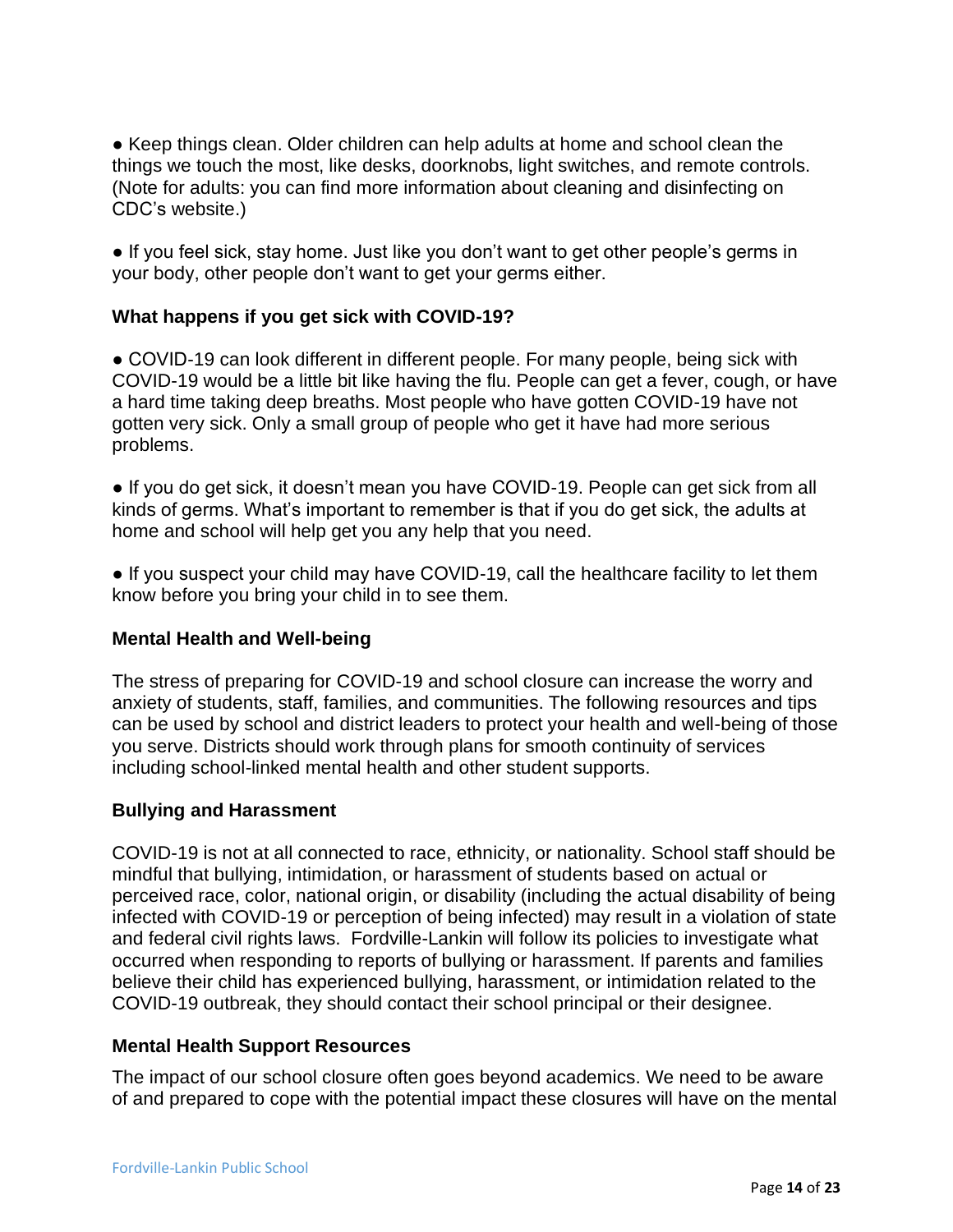health and wellbeing of students, staff, and families. The following resources can help our school provide supports during school closure.

North Dakota Department of Public Instruction [-https://www.nd.gov/dpi/nddpi-updates](https://www.nd.gov/dpi/nddpi-updates-and-guidance-covid-19)[and-guidance-covid-19](https://www.nd.gov/dpi/nddpi-updates-and-guidance-covid-19)

ND Behavior Health & Human Services - <https://www.behavioralhealth.nd.gov/covid-19>

National Association of School Psychologist - <https://www.nasponline.org/>

Center for Disease Control and Prevention - [https://www.cdc.gov/coronavirus/2019](https://www.cdc.gov/coronavirus/2019-ncov/prepare/managing-stress-anxiety.html) [ncov/prepare/managing-stress-anxiety.html](https://www.cdc.gov/coronavirus/2019-ncov/prepare/managing-stress-anxiety.html)

The Colorín Colorado Coronavirus: Multilingual Resources for School <https://www.colorincolorado.org/coronavirus>

SAMSHA's Taking Care of Your Behavioral Health: Tips for Social Distancing, Quarantine, and Isolation During an Infectious Disease Outbreak [https://store.samhsa.gov/system/files/sma14-4894.pdf](https://www.nasponline.org/)

# <span id="page-14-0"></span>**Fordville-Lankin School's Re-entry Plan**

[https://docs.google.com/document/d/1le7Mo1aS3ZPYc4M3A6lQnUjM\\_MYLwoS78t2Ex](https://docs.google.com/document/d/1le7Mo1aS3ZPYc4M3A6lQnUjM_MYLwoS78t2ExN-iZZk/edit?usp=sharing) [N-iZZk/edit?usp=sharing](https://docs.google.com/document/d/1le7Mo1aS3ZPYc4M3A6lQnUjM_MYLwoS78t2ExN-iZZk/edit?usp=sharing)

# <span id="page-14-1"></span>Attendance Procedures

We know that each student is living in unique situations that might prohibit them from doing schoolwork during regular hours. Many of our students will be helping to care for younger siblings and doing other work at home. We are very aware of different student situations, so our goal is to teach students as best as we can without overwhelming them. As we developed our plan, we worked to ensure that each student could access all information in a way and time that will work for them. Because each teacher is using a variety of interactive online tools, they will be able to monitor participation by completion of work, participation in synchronous meetings, commenting on the Google Classroom, and emailing and/or messaging the teacher.

#### <span id="page-14-2"></span>**Measuring attendance**

Attendance will be measured each day through the following mechanisms:

- Pre-K-6 students (or parents) will check in via online, face-to-face learning platform.
- Students in grades 7-12 will check in via Google Meeting or Zoom.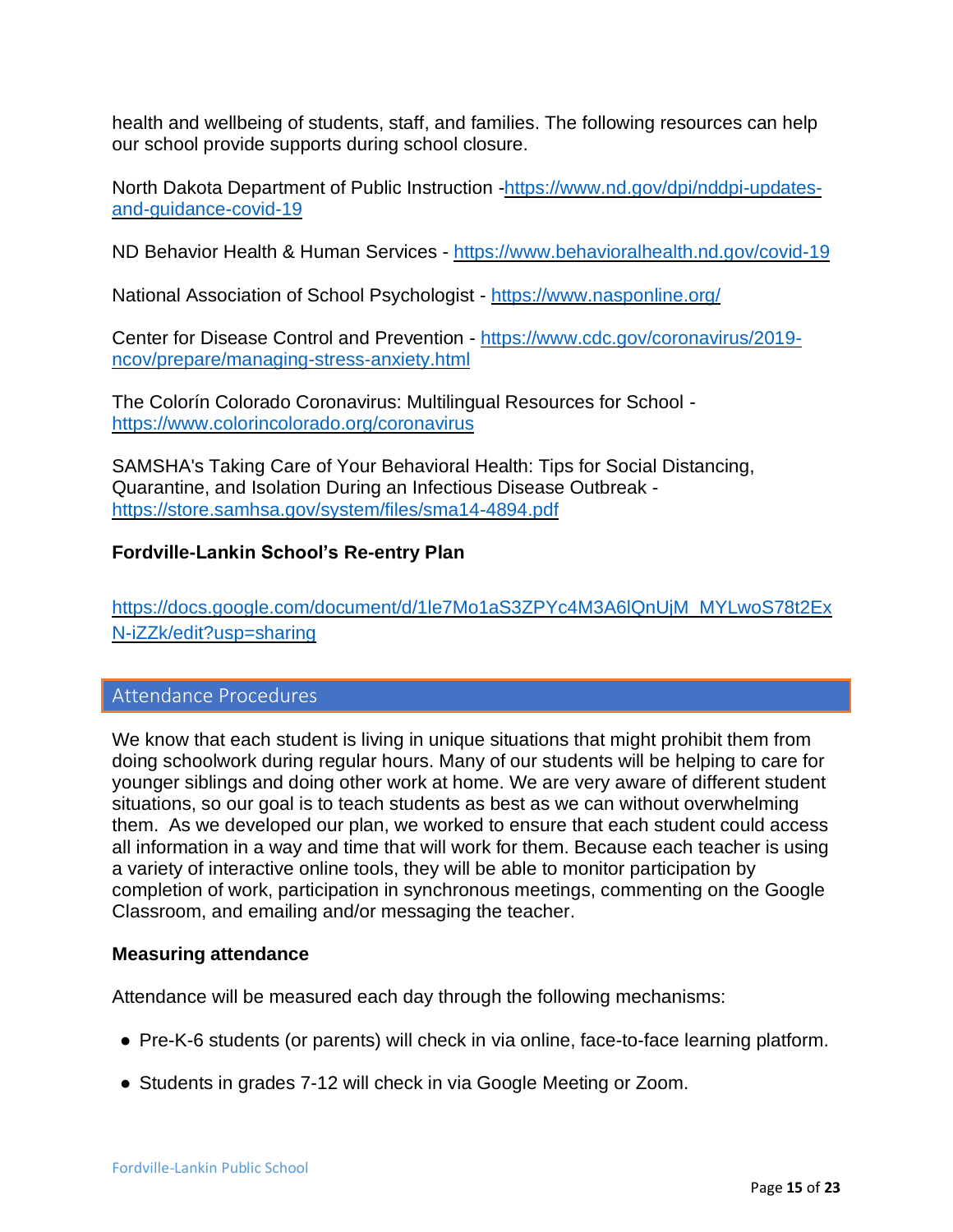All teachers, as indicated above will record attendance by PowerSchool by 8 a.m. the following day, and the principal will monitor and follow up according to our regular attendance procedures. If sick, the students will be instructed to call the school by 9 a.m. in accordance with the student handbook. Teachers will monitor prolonged absences and disengagement and communicate with guardians to provide accommodations.

Special Services teachers will check in with the students in their caseload daily and record attendance in PowerSchool according to the guidelines written above.

English Language Learners are enrolled in a regular classroom, and their attendance will be monitored by the regular classroom teacher with support by the English Language teacher, if needed.

#### <span id="page-15-0"></span>**Measuring participation**

In grades PreK-12, the staff will keep in touch with their building principal regarding any students who are not keeping up with the assigned work or who are not participating in the other learning activities. The first step will be for the teacher to reach out to the student or parent, and if nothing changes the teacher and/or principal will contact parents.

As written elsewhere in this report, students in grades 7-12 will submit two assignments a week that will be used to assess and evaluate their progress. Students will also have opportunities to participate each day in every class according to activities teachers post in the Google Classroom each day.

For students receiving special services, the special services instructors have developed plans to ensure that each student is receiving appropriate services according to IEPs and 504 plans.

# <span id="page-15-1"></span>Ensuring Equitable Services for Students and Families during Closure

Fordville-Lankin Public School will utilize iPads, Chromebooks, personal devices, paper packets, etc.) to deliver lessons to students. Our school has prepared delivery through (Google Classroom, MS One-Note, Remind, Class Dojo, telephone check-ins, etc.) to ensure that students have regular personal contact with our school instructional and support staff.

#### <span id="page-15-2"></span>**Internet Services**

Internet services are being arranged for families who have indicated they are without access. Until they have access, we will keep providing weekly packets to them in order to ensure an equitable curriculum for all students.

#### <span id="page-15-3"></span>**Student Access to Devices**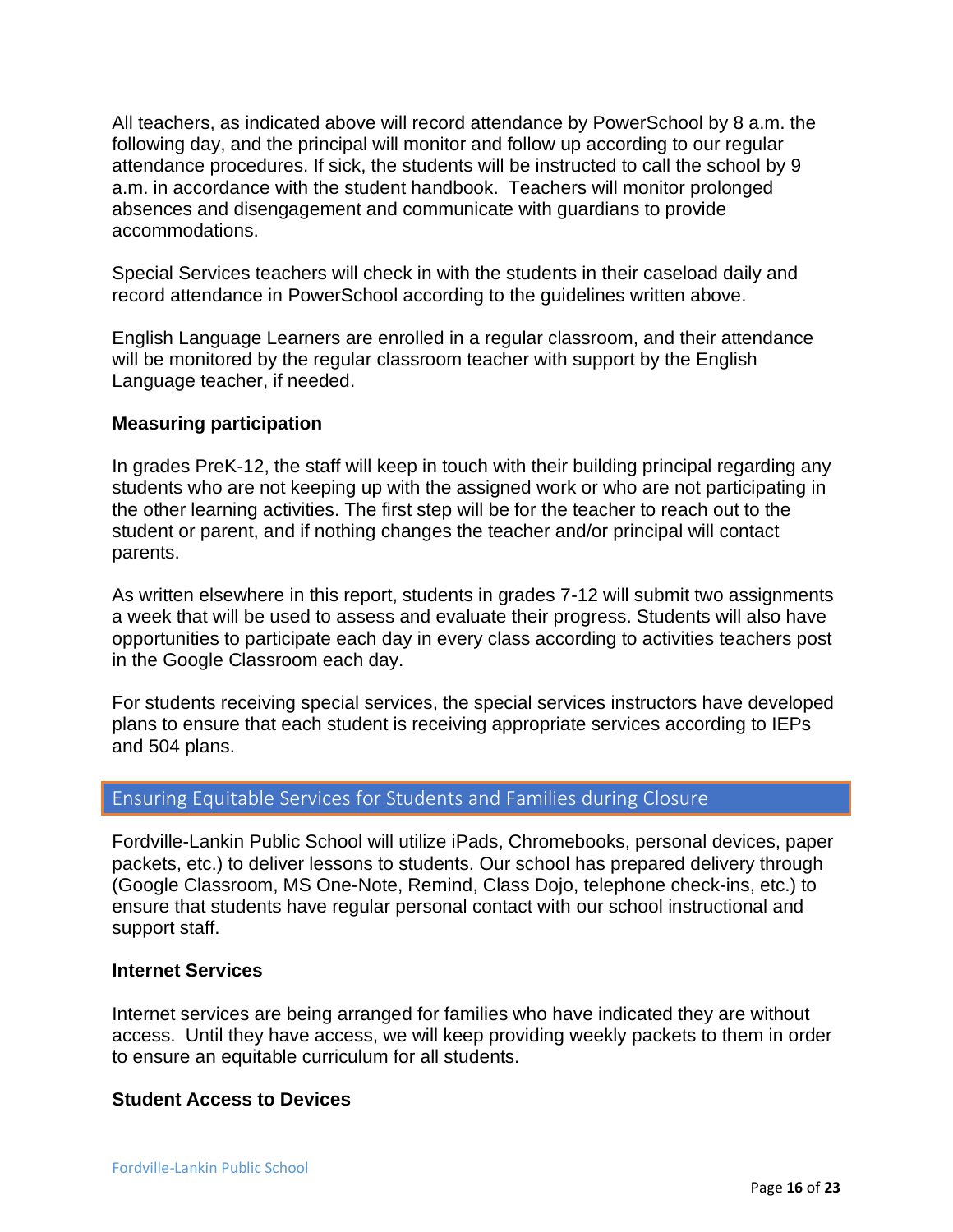Students in grades 7-12 have all been provided with a Chromebook. Students in the elementary grades can check-out an I-pad to enhance their packet curriculum.

The District will partner with Upper Valley Special Education Unit to ensure access that accommodates students with accessibility needs.

# <span id="page-16-0"></span>**Access to All Classes/Courses**

Fordville-Lankin's academic programming during this closure will continue to deliver instruction high-quality, grade-level appropriate learning opportunities that align with North Dakota Standards. Our school will continue to utilize the same curriculum the students were working on before the closure.

**Elementary:** Students will have some paper packets along with daily face-to-face lessons. Online resources will be utilized as needed. Students are able to check-out books from the library weekly. Teachers are responsible for finding appropriate books to send home.

**Grades 7 – 12:** They will provide the curriculum through Google Classroom, Google Meets, or Zoom and weekly packets if needed. They will supplement their curriculum with online activities and sites that will enhance their lessons.

#### <span id="page-16-1"></span>**ITV Classes:**

- Period 1 Sam and Vanessa take D. C. English from Mayville State University, ND.
- Period 4 Robert W., Kelvin C., Emma H., and Addison S. take Spanish 1 from Thompson School in Thompson, ND. They will either take it by Pepit or ITV.
- Colton and Tyler take a virtual welding class run by Grafton Vocational Tech., Grafton, ND. They will maintain online video classes with the students and ensure their success with the class.

<span id="page-16-2"></span>Services Assurances to Students with Needs

**At-Risk (Title 1)** The Fordville-Lankin School is not a Title 1 school.

#### <span id="page-16-3"></span>**Special Education and 504**

Fordville-Lankin Special Ed Teams will ensure that students with Individualized Educational Plans (IEPs) and 504 plans receive continued services. All educational decisions for students with IEPs will be made on an individual basis and consistent with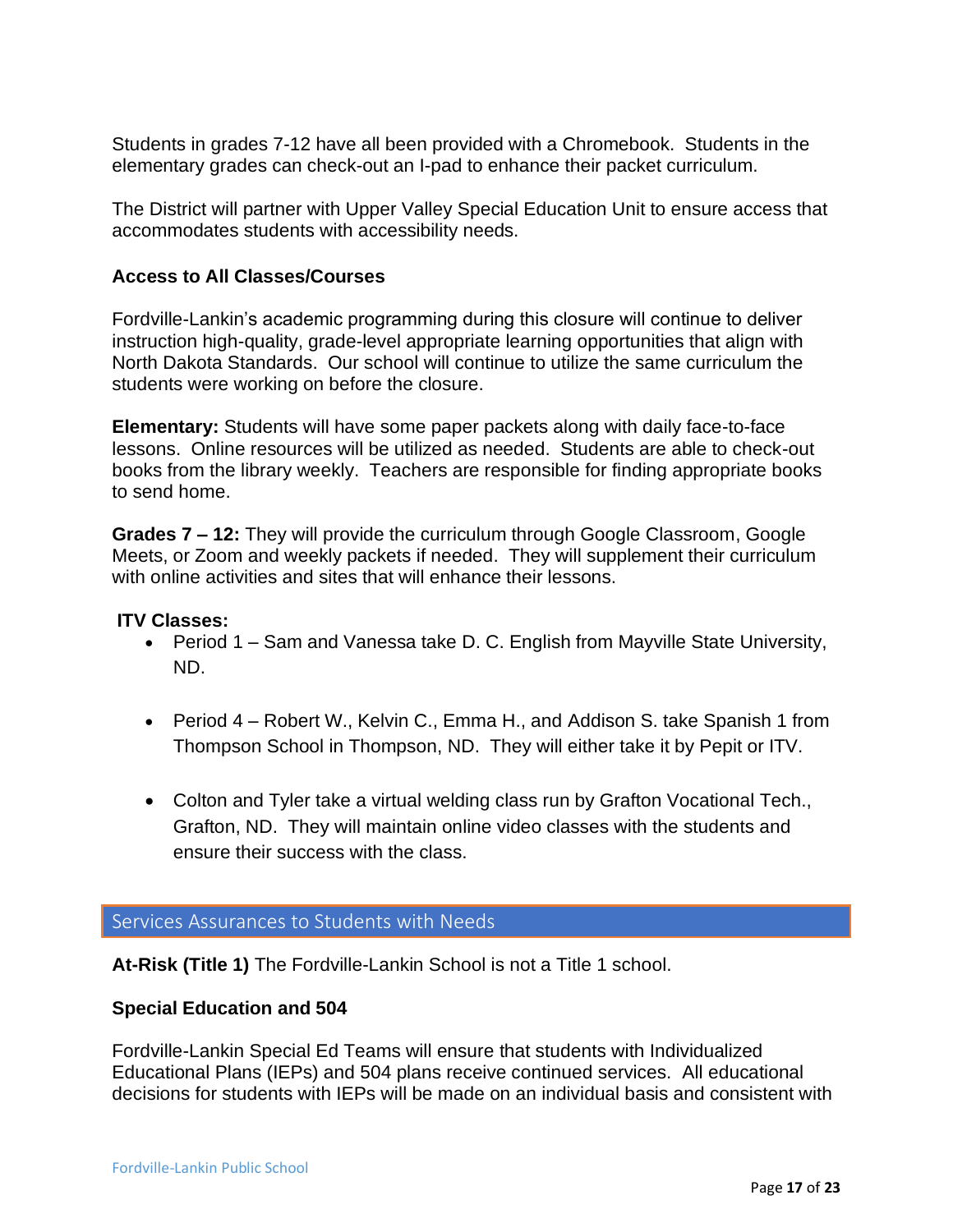the Individuals with Disabilities Education Act (IDEA) and the North Dakota Department of Instruction's Office of Special Education guidelines.

Our Special Education teachers (PreK-12) have been working closely with Upper Valley Special Education Unit to ensure that all students with IEPs and 504 plans will be provided the same accommodations and modifications outlined in their IEP. Special Education teachers will work with regular education teachers to determine appropriate modifications for any electronic/home-based learning materials. For students that have a majority of special education minutes, they will have synchronous and asynchronous meetings with their special education teacher. These assignments may include General Education teacher assignment, or it could be something completely different related to one of the students' goals. All SPED teachers will be available from (9:00am - 3:00pm) to support student learning and answer any questions via email or phone.

Our Pre-K through 12<sup>th</sup> grade students on IEP's will continue to receive services and materials will be sent home to students weekly. Special education teachers will also deliver synchronous instruction via ZOOM.

# <span id="page-17-0"></span>**Upper Valley Special Ed Contingency Plan**

The following Google Doc link provides a copy of the UVSE Contingency Plan

[UVSE Contingency Plan](https://docs.google.com/document/d/1SG_BjYNTNg145O6D-4ZHhRY4hZvq8kmODNYgwoSqG4U/edit?usp=sharing)

#### <span id="page-17-1"></span>**Communications and Plans**

Case managers will connect with parents/guardians of students on an IEP or 504 throughout our partial or full closures.

#### <span id="page-17-2"></span>**Notice to Change without an IEP Meeting**

Following guidance, our case managers will be in contact with each IEP student's guardian to plan for services and accommodations. Plans should be made for continuation of services within a "Services at school" and "Services Online" model to be prepared for both scenario

#### <span id="page-17-3"></span>**Hosting an IEP Meeting**

If feasible, the IEP team will review and complete necessary planning for each student with an IEP. They will meet the accessibility concerns that participants might have if they IEP meetings is to be conducted virtually.

#### <span id="page-17-4"></span>**Services at School**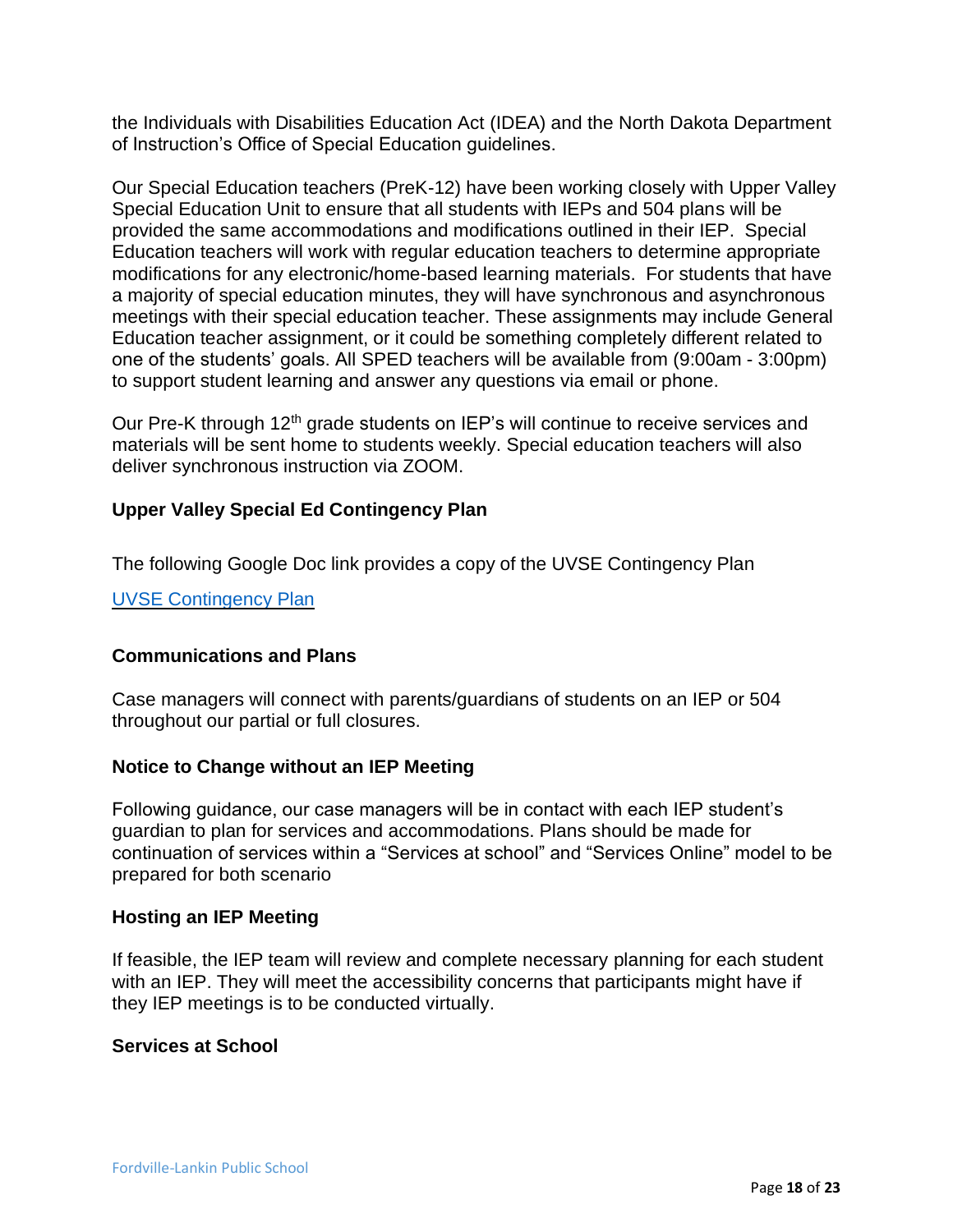Our district shall provide services to students based on the needs outlined in each child's IEP. Educational services and accommodations decisions shall comply with guidance from the DOE and NDDPI. These may include:

- Online learning through a platform being used.
- Additional supports provided remotely via phone, email, home visits, etc.
- Individual instruction on school property, following guidance by local health officials. At such time as the safety of student or educators is compromised supports will moved to an online platform.

# <span id="page-18-0"></span>Staff Development

# <span id="page-18-1"></span>**PD training for the Online Learning Plans**

The process of transitioning to online platforms for learning is to disseminate information and support the process of managing talent for those educators in the districts of the RRVEC. The overarching goal is to ensure that every teacher is prepared to meet school, district and state guidelines related to student achievement during a pandemic or otherwise.

#### Action Steps toward Virtual Learning Communities:

- 1. Develop priorities for PD with other schools/districts
- 2. Integration and support of the online learning platform
- 3. Transition from face-to-face to a community of learners online.
- 4. Partner with other entities with expertise like the local REA.
- 5. Train and/or solicit subject matter experts in topics such as standards-based grading and proficiency scales.
- 6. Define Courses/Classes based on end user needs.
- 7. Evaluate impact of new learning structure.
- 8. Determine an effective online learning platform.

# Define Structures of Learning:

A technology-centric learning environment needs the following supports in place:

- Online Support and Course Design
- Technology as a tool for learning
- Self-Directed Learning
- Transformational Learning

# Building Capacity:

Building capacity of an online learning cohort requires master teachers, instructional coaches, and administrators to facilitate the work in a virtual learning environment.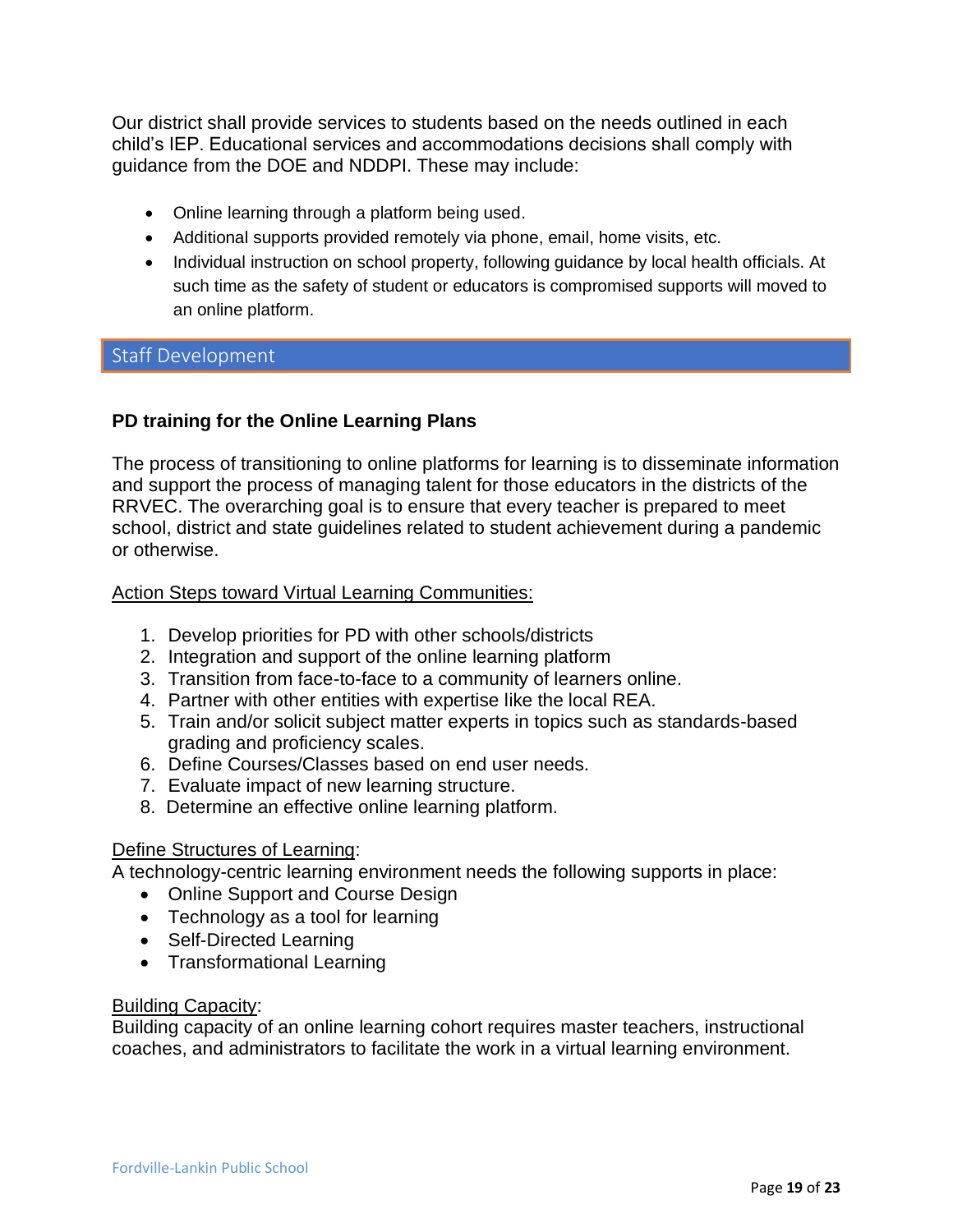Virtual Learning Communities are valuable when the model is reflective of cohorts of educators that allow development of new skills, impacts classroom delivery and supports the whole school system.

Options for Virtual Learning Communities include both formal and informal learning for teachers.

Examples of informal include: Using a repository of resources provided by the local REA and viewing recorded professional development opportunities available and not limited to the following topics:

- Self-Care for Educators
- Prioritizing Standards
- Guaranteed Vocabulary
- Proficiency Scales
- Assessment (Formal/Informal)
- Strategies that appear in all types of lessons

#### Examples of formal include:

In the event that formal face to face professional development is not a viable option for the remainder of the school year, live webinars will be provided by the local REA including topics but not limited to:

- Formative Assessment and Standards Based Grading with Jeff Flygare
- Creating an Environment to Promote Student Agency with Mike Ruyle
- Proficiency Scales Workshop with Bev Clemmens

#### <span id="page-19-0"></span>**Compilation of E-Learning Resources for Educators:**

E-Learning Websites for Teachers**:** [https://docs.google.com/document/d/1U4leZ-](https://nam02.safelinks.protection.outlook.com/?url=https%3A%2F%2Fdocs.google.com%2Fdocument%2Fd%2F1U4leZ-99CiBRTLcQHW0-XbwVR7wC1AgSvyiqEf_P5N8%2Fedit%3Fusp%3Dsharing&data=01%7C01%7Csheri.kunrath%40k12.nd.us%7C122de056d0fc474d443a08d7cfa600ca%7Cdbbf782acef14af186c81f9201061db6%7C0&sdata=wZTSpCxa67A1ERsjZkDnRUmVBKJZRg3hv67Znndl9BA%3D&reserved=0)[99CiBRTLcQHW0-XbwVR7wC1AgSvyiqEf\\_P5N8/edit?usp=sharing](https://nam02.safelinks.protection.outlook.com/?url=https%3A%2F%2Fdocs.google.com%2Fdocument%2Fd%2F1U4leZ-99CiBRTLcQHW0-XbwVR7wC1AgSvyiqEf_P5N8%2Fedit%3Fusp%3Dsharing&data=01%7C01%7Csheri.kunrath%40k12.nd.us%7C122de056d0fc474d443a08d7cfa600ca%7Cdbbf782acef14af186c81f9201061db6%7C0&sdata=wZTSpCxa67A1ERsjZkDnRUmVBKJZRg3hv67Znndl9BA%3D&reserved=0)

# <span id="page-19-1"></span>Additional Services provided through Distance Learning

#### <span id="page-19-2"></span>**English Language Learners**

Our English learner teacher will communicate with families that may not speak English as a primary language to provide information, answer questions, and explain the distance learning plan. Communication will be made by phone call, email, or in writing. Google Translate is our resource for translation. Interpreters will be arranged as needed.

The Fordville-Lankin distance learning plan will reflect the language proficiency levels of K-12 English learner students. English learners will receive research-based, appropriately resourced supports to access content. Our English learner teacher will continue collaboration with content teachers for English language development.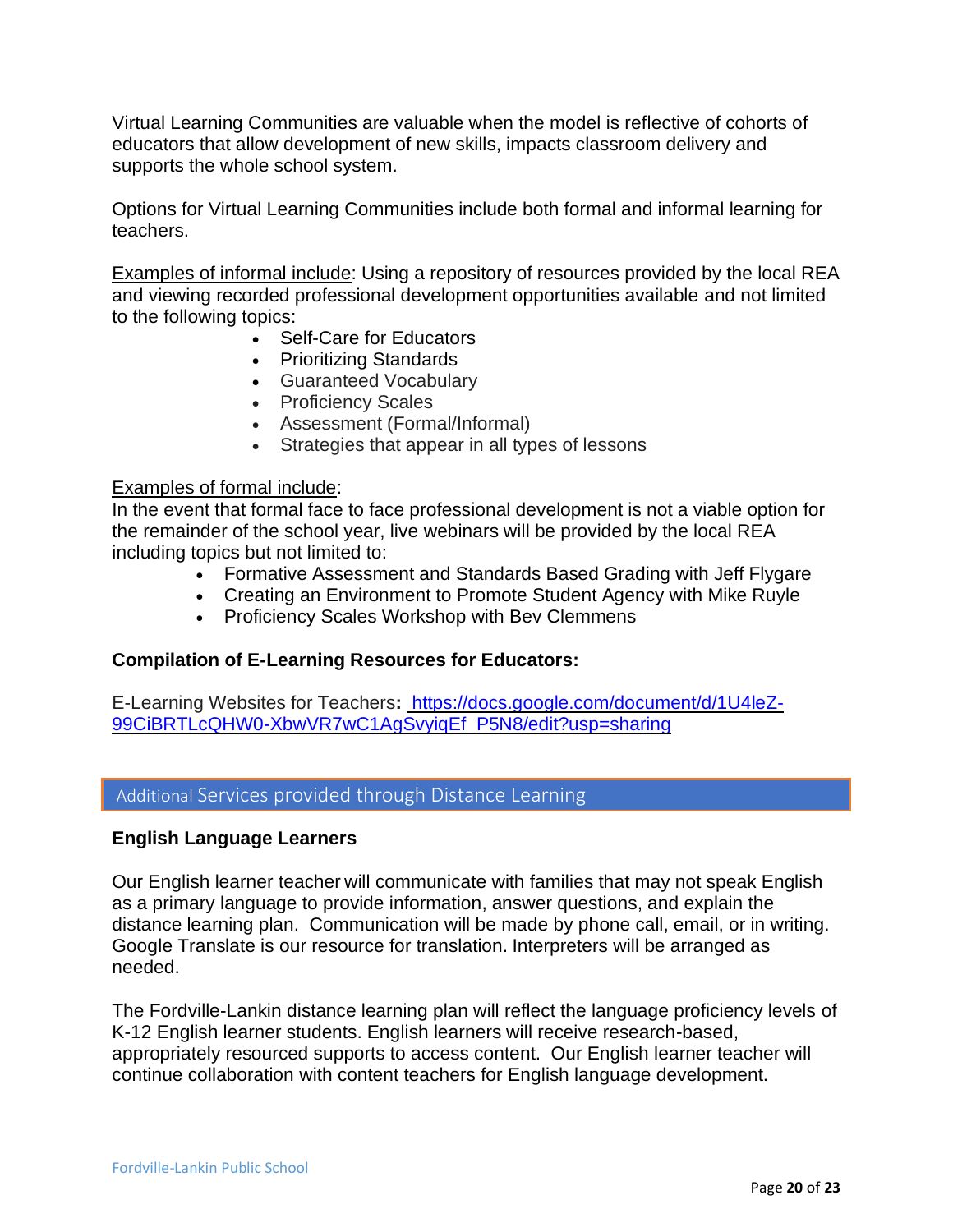Regarding content instruction, English learners will have access to core content instruction from a teacher licensed in that content area.

Students will be assisted to access a reliable internet connection and computer/I-pad as needed. Online learning resources, such as Khan Academy, may be accessed to provide videos in Spanish language. High School teachers will access online platforms such as Google Classrooms to provide small group instruction to students.

Fordville-Lankin elementary English language (EL) teachers will provide support to EL students by keeping in contact with the classroom teachers regarding what content is being taught. Our EL teacher will also support by helping teachers, students and parents with modifying assignments or tests, using an online platform, emails, phone calls, or using interpreting assistance. These supports, regarding content, will reflect the EL student's Individual Learning Plan (ILP). High School English Learner students will include using technology that English Learners have used during ESL skills class throughout the school year.

Our EL teacher will be available daily via phone between the 9 am to noon to provide support on tests and assignments from core classes. English Learners are familiar with going to the EL room as needed for support on assignments or tests during a face-toface school day. Our English learner students and families will be contacted directly by their assigned EL teacher and content teachers.

# <span id="page-20-0"></span>**School Counseling**

The District will continue to offer school guidance counseling lessons. Additionally, the counselors will adhere to the ASCA virtual learning guidance and ethics, which have been reviewed and entered into our synchronous and asynchronous platforms. We will connect with students individually or in small groups by phone calls, Zoom, and Google Classroom.

• [Coping skills toolkit and ideas](https://www.bcbe.org/cms/lib/AL01901374/Centricity/Domain/1760/Coping%20Skills%20Toolkit.pdf)

- [Mental Health and Cov-ID](https://mhanational.org/covid19)
- [Printable booklet for elementary](https://littlepuddins.ie/wp-content/uploads/2020/03/The-Corona-Virus-Free-Printable-Updated-2-The-Autism-Educator-.pdf)

• [Stress and Coronavirus](https://docs.google.com/document/d/1PvbNTCgXjr9K5mzSaGa5OP4RlgwPD06OB8lW-O7h4Vw/edit)

• [7 mindsets](https://7mindsets.h5p.com/content/1290955628274777008)

#### <span id="page-20-1"></span>Academic progress monitoring

#### <span id="page-20-2"></span>**Assessments**

Teachers will use the following for assessments

- 1. Distance learning quizzes/tests
- 2. Electronic/delivery of assignments
- 3. Online tools (Khan Academy, Scholastic, Spelling City, etc.)
- 4. Regular actionable feedback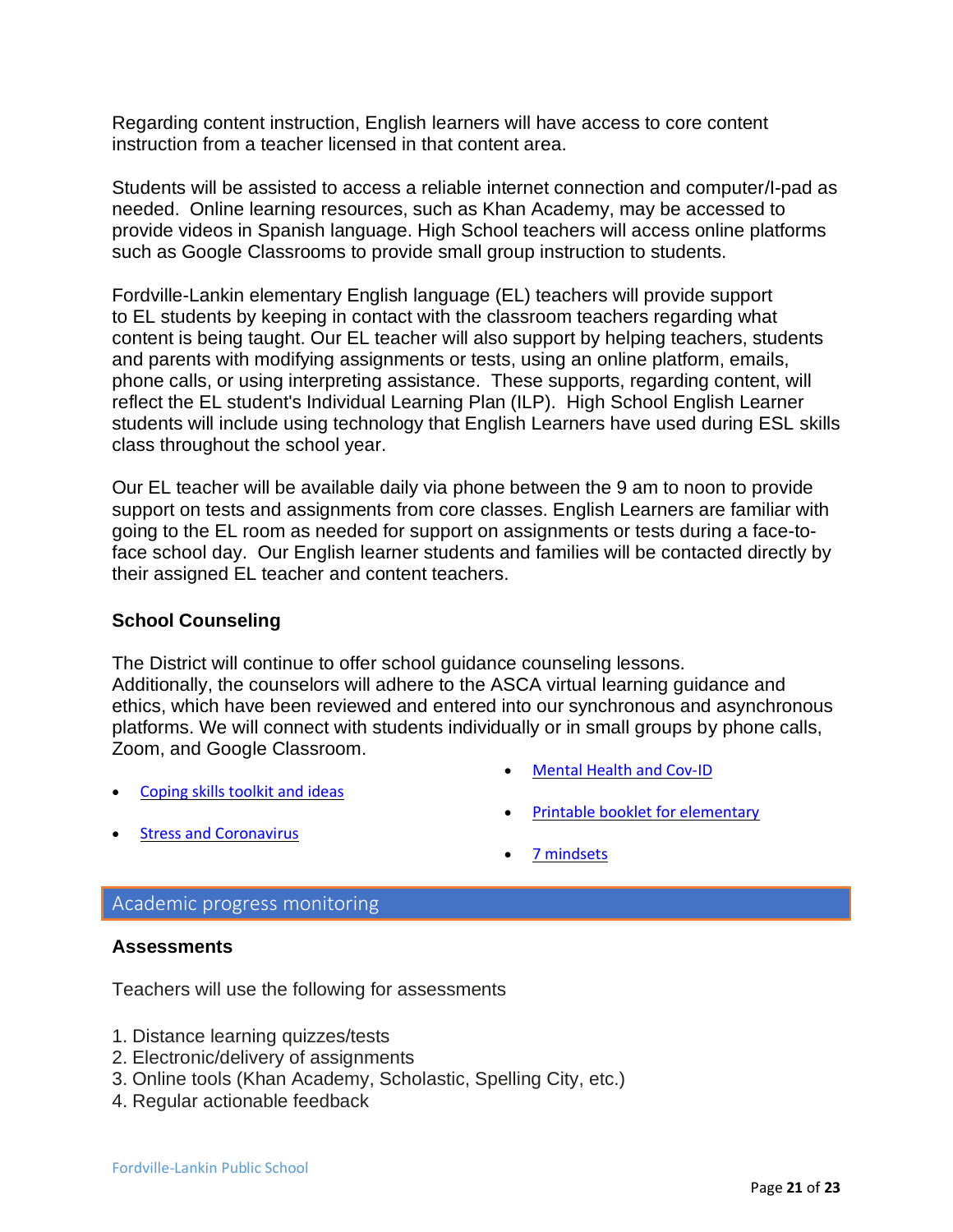# 5. Any combination of the above

# <span id="page-21-0"></span>**Grades**

Fordville-Lankin's grading policy is appropriate for Distance Learning and we will utilize it, grading assignments digitally and/or physically.

#### <span id="page-21-1"></span>**Procedure for when students are not making adequate progress**

Grades pre-k through 6th, will take grades two times a week for each subject being taught and they will be doing virtual face-to-face discussions and instruction. If a teacher notes that students are not keeping up with assignments or are struggling with daily work and quizzes, they will reach out to parents to make them aware. They will also make a plan to meet one-on-one virtually with those students to determine next steps for those individuals. Possibilities may include reteaching virtually; online checkins for assignments; or a possibility for a virtual tutor. If these students are ready for interventions, we will begin them immediately.

High School staff will assess and grade two assignments that are aligned to content standards per week. If students are not making adequate progress, teachers will reach out to students and/or parents to determine next steps. The HS principal will also be available to provide support and guidance. Although every effort will be made to support and help the student, if students do not make adequate progress when given these supports, they will not receive a passing grade in the course in which they are enrolled, thus they will not attain the credit for that class.

#### **Provisions for instructional support, assessments, and evaluation of work**

During this time, teachers are using curriculum materials and online supplemental materials for instruction. They will be posting videos, as well as, having virtual classes that will be recorded for teaching lessons. Currently our teachers have the materials needed to teach virtually. Some programs that teachers will be using assess student work as it is completed, other assignments will be turned in through Google Classroom or by taking a picture and sending it to their teacher. Teachers have the equipment to assess student work virtually and to provide feedback to students after it is completed.

The grading policies will continue to be enforced according to the student handbook.

#### <span id="page-21-2"></span>**Student Meals & Feeding**

Students and families will be provided food on a as needed basis or if requested.

#### <span id="page-21-3"></span>Human Resources Processes, Protocols, and Policies

The Fordville-Lankin does not have a separate Human Resources Department, however the school board met on 3/16/2020 and went over the following...